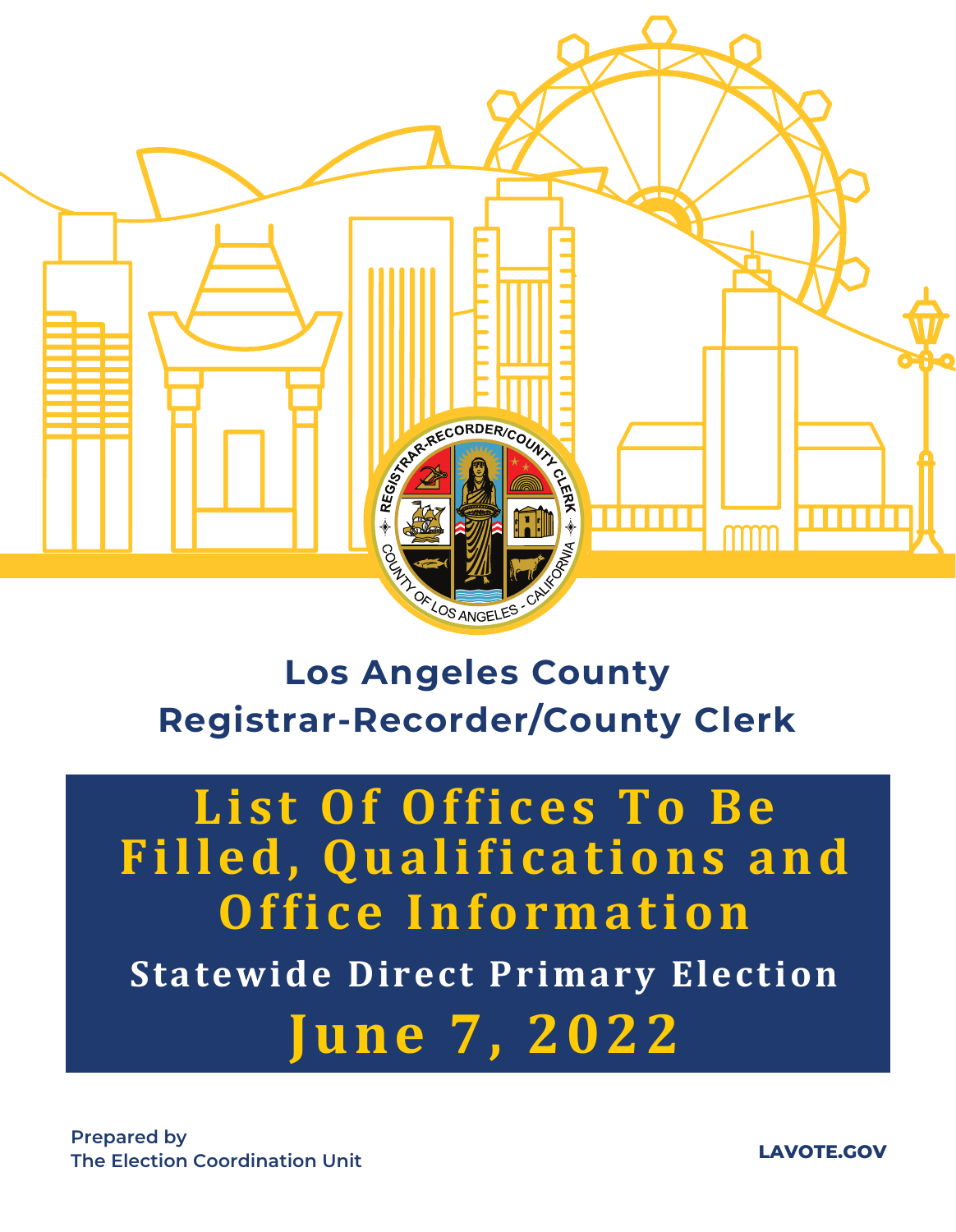### **VOTER NOMINATED OFFICES TO BE FILLED**

### **STATEWIDE DIRECT PRIMARY ELECTION – JUNE 7, 2022**

#### **STATE CONSTITUTIONAL**

| <b>OFFICE</b>                                 | <b>INCUMBENT</b>     |
|-----------------------------------------------|----------------------|
| <b>GOVERNOR</b>                               | <b>Gavin Newsom</b>  |
| <b>LIEUTENANT GOVERNOR</b>                    | Eleni Kounalakis     |
| <b>SECRETARY OF STATE</b>                     | <b>Shirley Weber</b> |
| <b>CONTROLLER</b>                             | Betty T. Yee         |
| <b>TREASURER</b>                              | Fiona Ma             |
| <b>ATTORNEY GENERAL</b>                       | Rob Bonta            |
| <b>INSURANCE COMMISSIONER</b>                 | Ricardo Lara         |
| MEMBER, STATE BOARD OF<br><b>EQUALIZATION</b> |                      |
| 3 <sup>RD</sup> DISTRICT                      | <b>Tony Vazquez</b>  |

### **FEDERAL**

| <b>OFFICE</b>          | <b>INCUMBENT</b> |
|------------------------|------------------|
| UNITED STATES SENATOR* | Alex Padilla     |

**\*The office of United States Senator has a partial term and a full term to be filled. For more information, you may consult the Secretary of State website at [https://www.sos.ca.gov/elections/upcoming](https://www.sos.ca.gov/elections/upcoming-elections/statewide-direct-primary-election-june-7-2022/qualifications)[elections/statewide-direct-primary-election-june-7-2022/qualifications](https://www.sos.ca.gov/elections/upcoming-elections/statewide-direct-primary-election-june-7-2022/qualifications) or call (800) 815-2666 option 4.**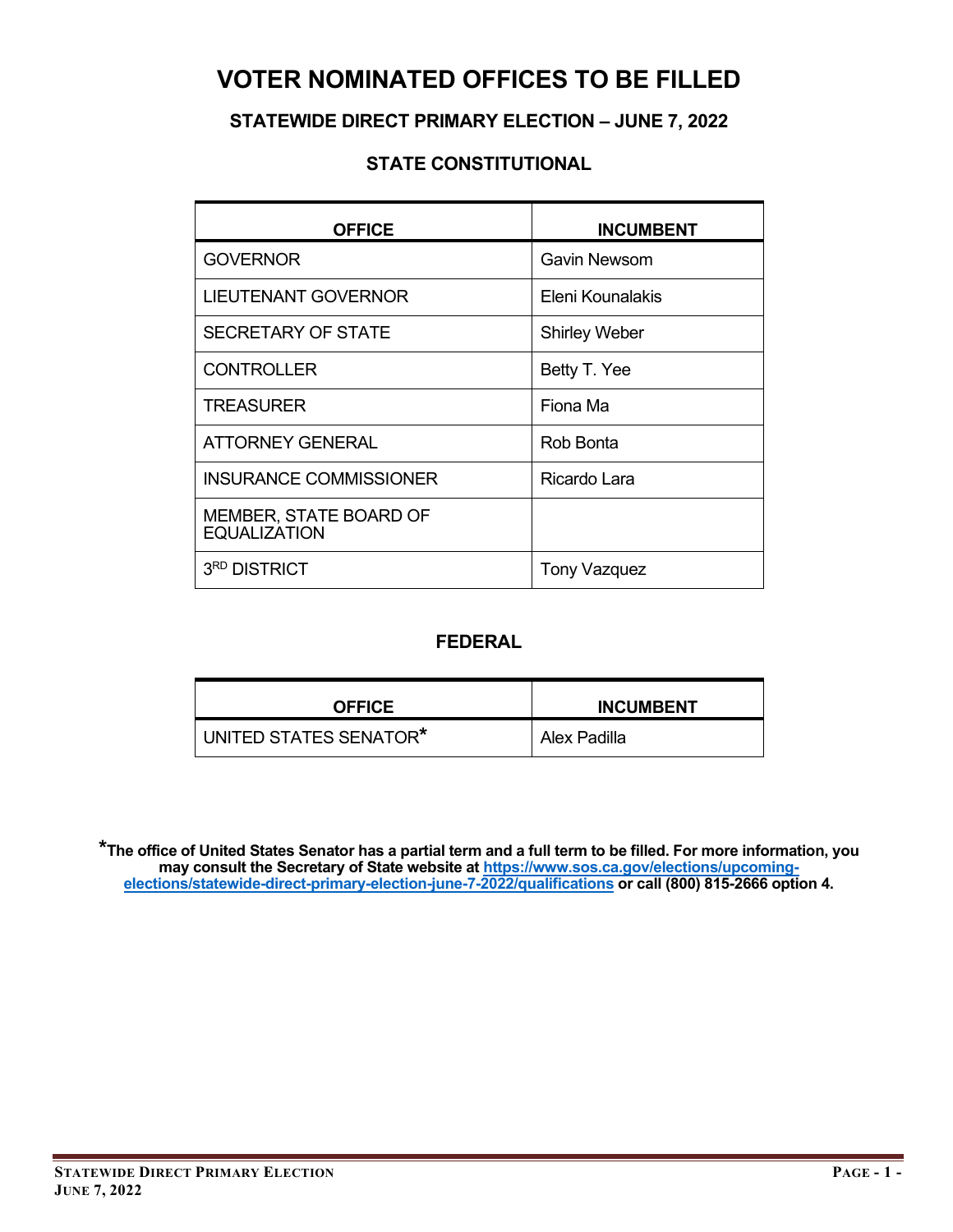### **VOTER NOMINATED OFFICES TO BE FILLED**

**STATEWIDE DIRECT PRIMARY ELECTION – JUNE 7, 2022**

**CONGRESSIONAL STATE LEGISLATIVE STATE LEGISLATIVE**

#### **UNITED STATES REPRESENTATIVE STATE SENATOR 23rd DISTRICT**

(Shared with Kern and San Bernardino) **20th DISTRICT 51st DISTRICT**

**26th DISTRICT** (Shared with Ventura) **22nd DISTRICT**

**28th DISTRICT** (Shared with San Bernardino) **26th DISTRICT 54th DISTRICT** 

**29th DISTRICT 28th DISTRICT 55th DISTRICT**

**31st DISTRICT**

**32nd DISTRICT** (Shared with Ventura)

**35th DISTRICT** (Shared with San Bernardino and Riverside)

#### **36th DISTRICT**

**37th DISTRICT 40th DISTRICT 66th DISTRICT** 

**38th DISTRICT** (Shared with Orange) **41st DISTRICT**

**43rd DISTRICT 43rd DISTRICT**

**44th DISTRICT 44th DISTRICT**

**45th DISTRICT** (Shared with Orange)

(Shared with San Bernardino) **52nd DISTRICT** 

**30th DISTRICT 30th DISTRICT** (Shared with Orange) **56th DISTRICT 34th DISTRICT** (Shared with Orange) **57th DISTRICT**

> **36th DISTRICT** (Shared with Orange) **61st DISTRICT**

#### **34th DISTRICT MEMBER OF THE ASSEMBLY 62nd DISTRICT**

**34th District** (Shared with Kern and San Bernardino) **39th DISTRICT**  (Shared with San Bernardino) **65th DISTRICT**

(Shared with San Bernardino)

**42nd DISTRICT 42nd DISTRICT** (Shared with Ventura) **69th DISTRICT** 

**46th DISTRICT** (Shared with Ventura)

**48th DISTRICT**

**49th DISTRICT** 

**MEMBER OF THE ASSEMBLY (Continued)**

**27th DISTRICT 24th DISTRICT 53rd DISTRICT** (Shared with San Bernardino)

**64th DISTRICT** (Shared with Orange)

**67th DISTRICT**  (Shared with Orange)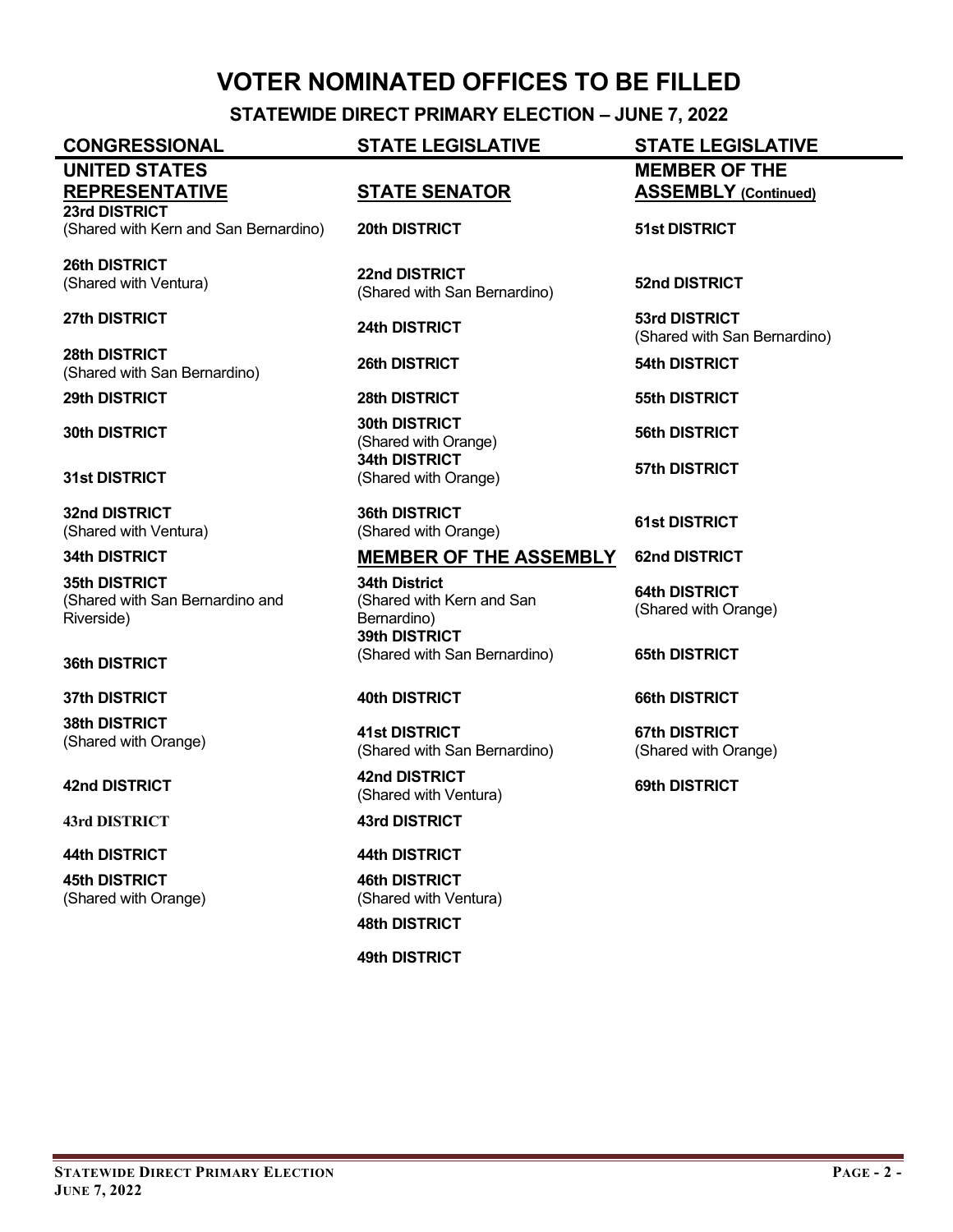#### **STATEWIDE DIRECT PRIMARY ELECTION – JUNE 7, 2022**

| <b>QUALIFICATIONS AND</b><br><b>OFFICE INFORMATION</b>                                                                                                                                 | <b>TERM OF OFFICE</b>                                    | <b>NOMINATING</b><br><b>SIGNATURES</b><br>MAX.<br>MIN. |     | <b>SALARY</b> | <b>FILING</b><br><b>FEE</b> |
|----------------------------------------------------------------------------------------------------------------------------------------------------------------------------------------|----------------------------------------------------------|--------------------------------------------------------|-----|---------------|-----------------------------|
| <b>ATTORNEY GENERAL</b>                                                                                                                                                                | 4 Years                                                  | 65                                                     | 100 | \$189,841     | \$3,796.82                  |
| registered voter<br>A<br>and<br>otherwise qualified to vote for                                                                                                                        |                                                          | (E. C.<br>8062(a)(1)                                   |     |               |                             |
| that office at the time that<br>nomination papers are issued.                                                                                                                          | <b>TERM BEGINS</b>                                       |                                                        |     |               |                             |
| (E. C. § 201)                                                                                                                                                                          | January 2, 2023                                          |                                                        |     |               |                             |
| Must have been admitted to<br>practice before<br>State<br>the<br>Supreme Court at least 5 years<br>immediately preceding election<br>or appointment to office. (Govt.<br>Code § 12503) | (Art. II § 20, and<br>Art. V §§ 2 and<br>11, Ca. Const.) |                                                        |     |               |                             |
| <b>TERM LIMITS</b> - May not have<br>served for more than two terms<br>as State Attorney General since<br>November 6, 1990.                                                            |                                                          |                                                        |     |               |                             |
| (Art. V § 11, Ca. Const.)                                                                                                                                                              |                                                          |                                                        |     |               |                             |

**PARTY AFFILIATION** – NONE REQUIRED **(E. C. § 8002.5)**

**PLACEMENT OF NAME ON BALLOT** – Secretary of State holds a public drawing to determine order of candidate names on ballot by randomly drawing each letter of the alphabet. Names are rotated on the ballot by Assembly District, commencing with the lowest numbered Assembly District in the Congressional District.

**(E. C. §§ 13111 and 13112)**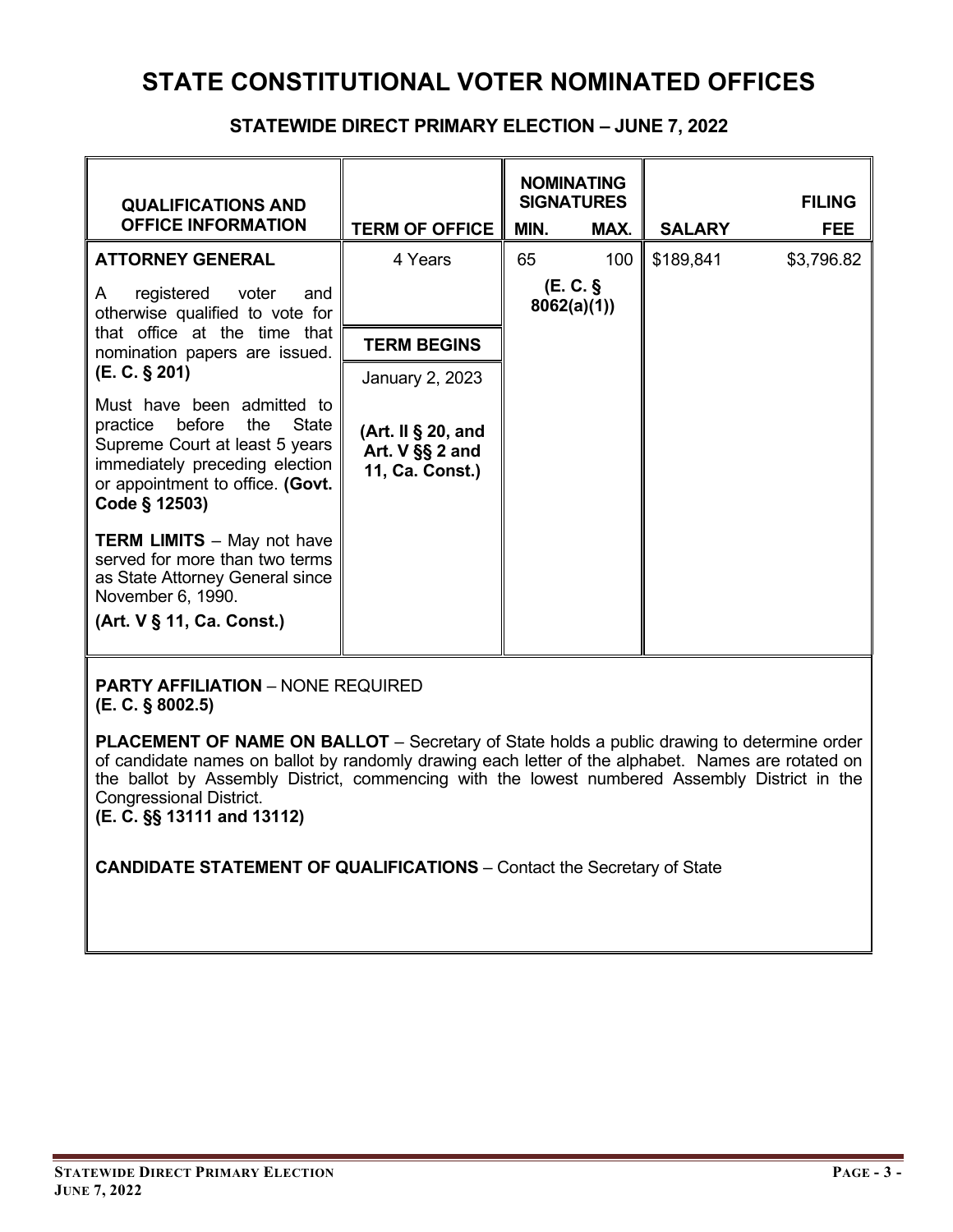### **STATE CONSTITUTIONAL PARTISAN OFFICES**

#### **STATEWIDE DIRECT PRIMARY ELECTION – JUNE 7, 2022**

| <b>QUALIFICATIONS AND</b><br><b>OFFICE INFORMATION</b>                                                          | <b>TERM OF OFFICE</b>                                    | MIN.                    | <b>NOMINATING</b><br><b>SIGNATURES</b><br>MAX. | <b>SALARY</b> | <b>FILING</b><br><b>FEE</b> |
|-----------------------------------------------------------------------------------------------------------------|----------------------------------------------------------|-------------------------|------------------------------------------------|---------------|-----------------------------|
| <b>CONTROLLER</b>                                                                                               | 4 Years                                                  | 65                      | 100                                            | \$174,843     | \$3,496.86                  |
| registered<br>voter<br>A<br>and                                                                                 |                                                          | (E.C. § 8062<br>(a)(1)) |                                                |               |                             |
| otherwise qualified to vote for<br>that office at the time that                                                 | <b>TERM BEGINS</b>                                       |                         |                                                |               |                             |
| nomination papers are issued.<br>(E.C. § 201)                                                                   | January 2, 2023                                          |                         |                                                |               |                             |
| <b>TERM LIMITS - May not</b><br>have served for more than<br>two terms as Controller since<br>November 6, 1990. | (Art. II § 20, and<br>Art. V §§ 2 and<br>11, Ca. Const.) |                         |                                                |               |                             |
| (Art. V § 11, Ca. Const.)                                                                                       |                                                          |                         |                                                |               |                             |

**PARTY AFFILIATION** – NONE REQUIRED **(E. C. § 8002.5)**

**PLACEMENT OF NAME ON BALLOT** – Secretary of State holds a public drawing to determine order of candidate names on ballot by randomly drawing each letter of the alphabet. Names are rotated on the ballot by Assembly District, commencing with the lowest numbered Assembly District in the Congressional District.

**(E.C. §§ 13111 and 13112)**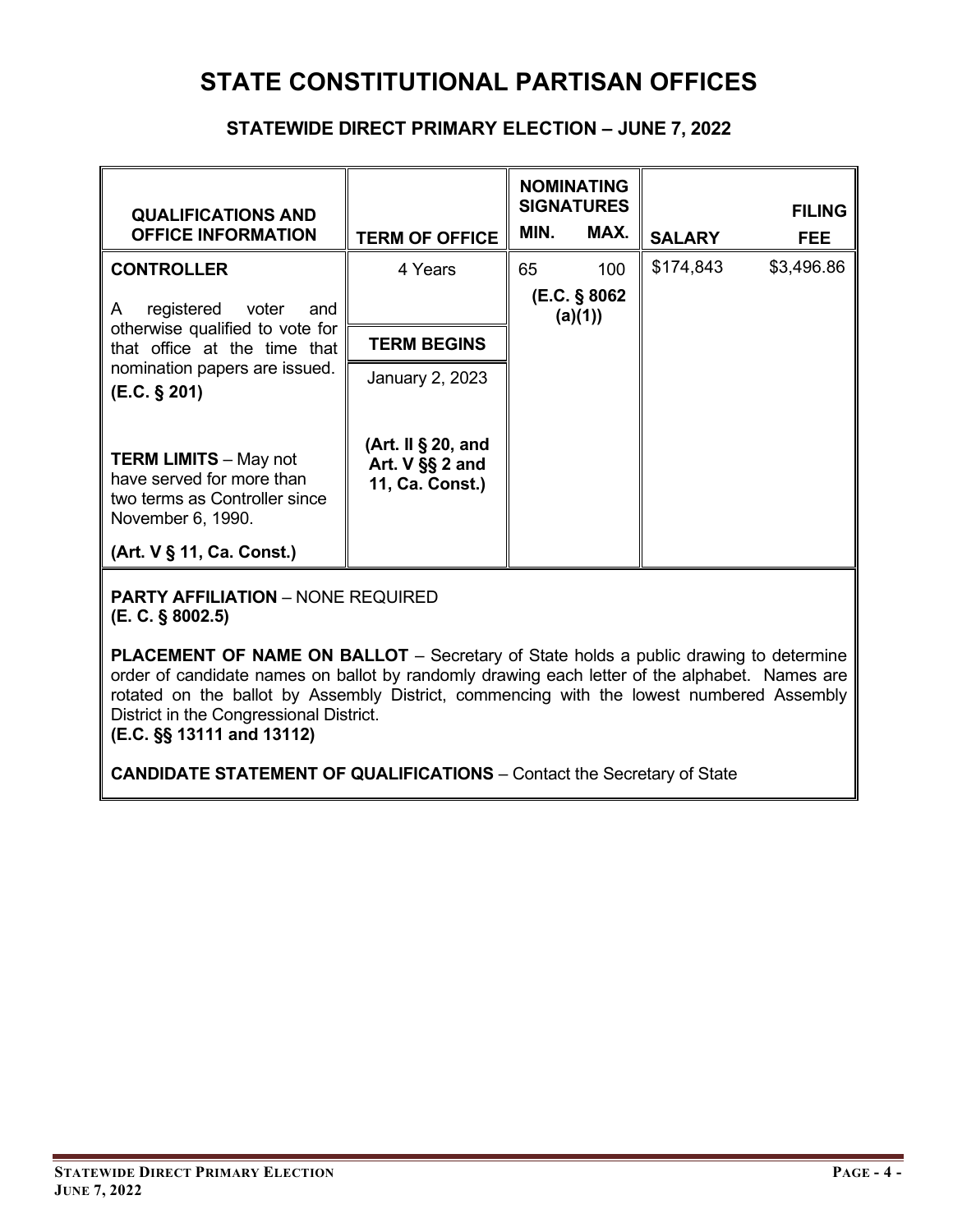### **STATEWIDE DIRECT PRIMARY ELECTION – JUNE 7, 2022**

| <b>QUALIFICATIONS AND</b><br><b>OFFICE INFORMATION</b>                                                                                    | <b>TERM OF OFFICE</b>          | MIN.                  | <b>NOMINATING</b><br><b>SIGNATURES</b><br>MAX. | <b>SALARY</b> | <b>FILING</b><br><b>FEE</b> |
|-------------------------------------------------------------------------------------------------------------------------------------------|--------------------------------|-----------------------|------------------------------------------------|---------------|-----------------------------|
| <b>GOVERNOR</b>                                                                                                                           | 4 Years                        | 65                    | 100                                            | \$218,556     | \$4,371.12                  |
| Must be a U.S. citizen.<br>(Art. V § 2, Ca. Const.)                                                                                       |                                | (E.C. §<br>8062(a)(1) |                                                |               |                             |
|                                                                                                                                           | <b>TERM BEGINS</b>             |                       |                                                |               |                             |
| A registered voter and otherwise<br>qualified to vote for that office at<br>the time that nomination papers<br>are issued.                | January 2, 2023                |                       |                                                |               |                             |
| (E.C. § 201)                                                                                                                              | (Art. II $\S$ 20 and           |                       |                                                |               |                             |
| <b>TERM LIMITS</b> - May not have<br>served for more than two terms<br>as Governor since November 6,<br>1990.<br>(Art. V § 2, Ca. Const.) | Art. $V \S 2$ , Ca.<br>Const.) |                       |                                                |               |                             |

**PARTY AFFILIATION** – NONE REQUIRED **(E. C. § 8002.5)**

**PLACEMENT OF NAME ON BALLOT** – Secretary of State holds a public drawing to determine order of candidate names on ballot by randomly drawing each letter of the alphabet. Names are rotated on the ballot by Assembly District, commencing with the lowest numbered Assembly District in the Congressional District.

**(E. C. §§ 13111 and 13112)**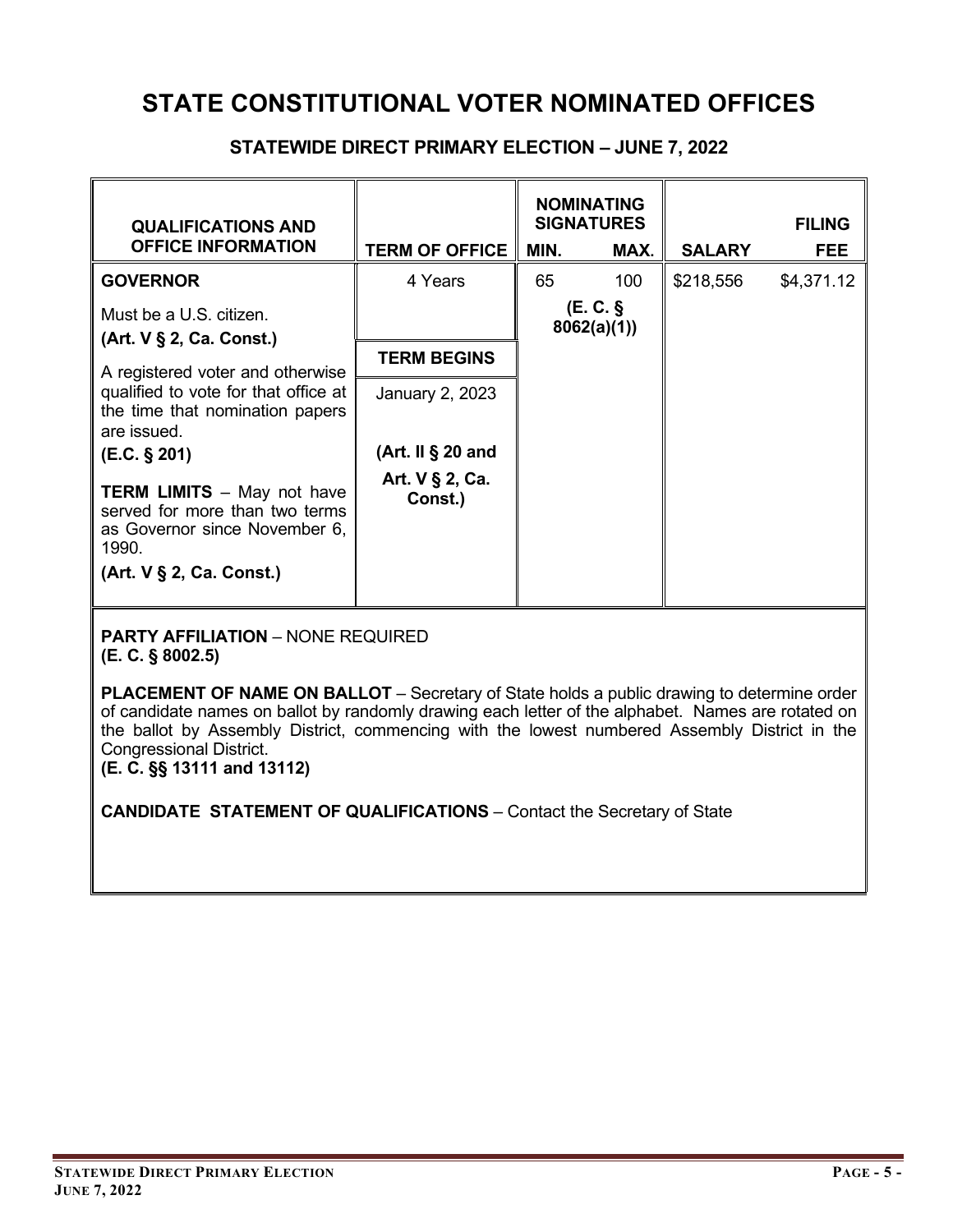#### **STATEWIDE DIRECT PRIMARY ELECTION – JUNE 7, 2022**

|                                                                                                                                                                                                                                                                                                                                                                                           |                                                                                             | <b>NOMINATING</b> |                     |               |               |
|-------------------------------------------------------------------------------------------------------------------------------------------------------------------------------------------------------------------------------------------------------------------------------------------------------------------------------------------------------------------------------------------|---------------------------------------------------------------------------------------------|-------------------|---------------------|---------------|---------------|
| <b>QUALIFICATIONS AND</b>                                                                                                                                                                                                                                                                                                                                                                 |                                                                                             |                   | <b>SIGNATURES</b>   |               | <b>FILING</b> |
| <b>OFFICE INFORMATION</b>                                                                                                                                                                                                                                                                                                                                                                 | <b>TERM OF OFFICE</b>                                                                       | MIN.              | MAX.                | <b>SALARY</b> | <b>FEE</b>    |
| <b>INSURANCE</b><br><b>COMMISSIONER</b>                                                                                                                                                                                                                                                                                                                                                   | 4 Years                                                                                     | 65                | 100<br>$(E, C, \S)$ | \$174,843     | \$3,496.86    |
| registered<br>voter<br>A<br>and<br>otherwise qualified to vote for                                                                                                                                                                                                                                                                                                                        | <b>TERM BEGINS</b>                                                                          |                   | 8062(a)(1)          |               |               |
| that office at the time that<br>nomination papers are issued.<br>(E. C. § 201)                                                                                                                                                                                                                                                                                                            | January 2, 2023                                                                             |                   |                     |               |               |
| During tenure of office, not be<br>an officer, agent or employee<br>of an insurer or directly or<br>indirectly interested in any<br>insurer or licensee under the<br>California Insurance Code,<br>except (a) as a policyholder,<br>or (b) by virtue of relationship<br>by blood or marriage to any<br>person interested<br>in<br>any<br>insurer or licensee.<br>(Insurance Code § 12901) | (Art. II $\S$ 20 and<br>Art. $V \S 2$ , Ca.<br>Const., § 12900(a)<br><b>Insurance Code)</b> |                   |                     |               |               |
| <b>TERM LIMITS</b> - May not<br>have served for more than<br>two terms as State Insurance<br>Commissioner.<br>(Insurance Code $\S$ 12900(a))                                                                                                                                                                                                                                              |                                                                                             |                   |                     |               |               |

**PARTY AFFILIATION** – NONE REQUIRED **(E. C. § 8002.5)**

**PLACEMENT OF NAME ON BALLOT** – Secretary of State holds a public drawing to determine order of candidate names on ballot by randomly drawing each letter of the alphabet. Names are rotated on the ballot by Assembly District, commencing with the lowest numbered Assembly District in the Congressional District.

**(E. C. §§ 13111 and 13112)**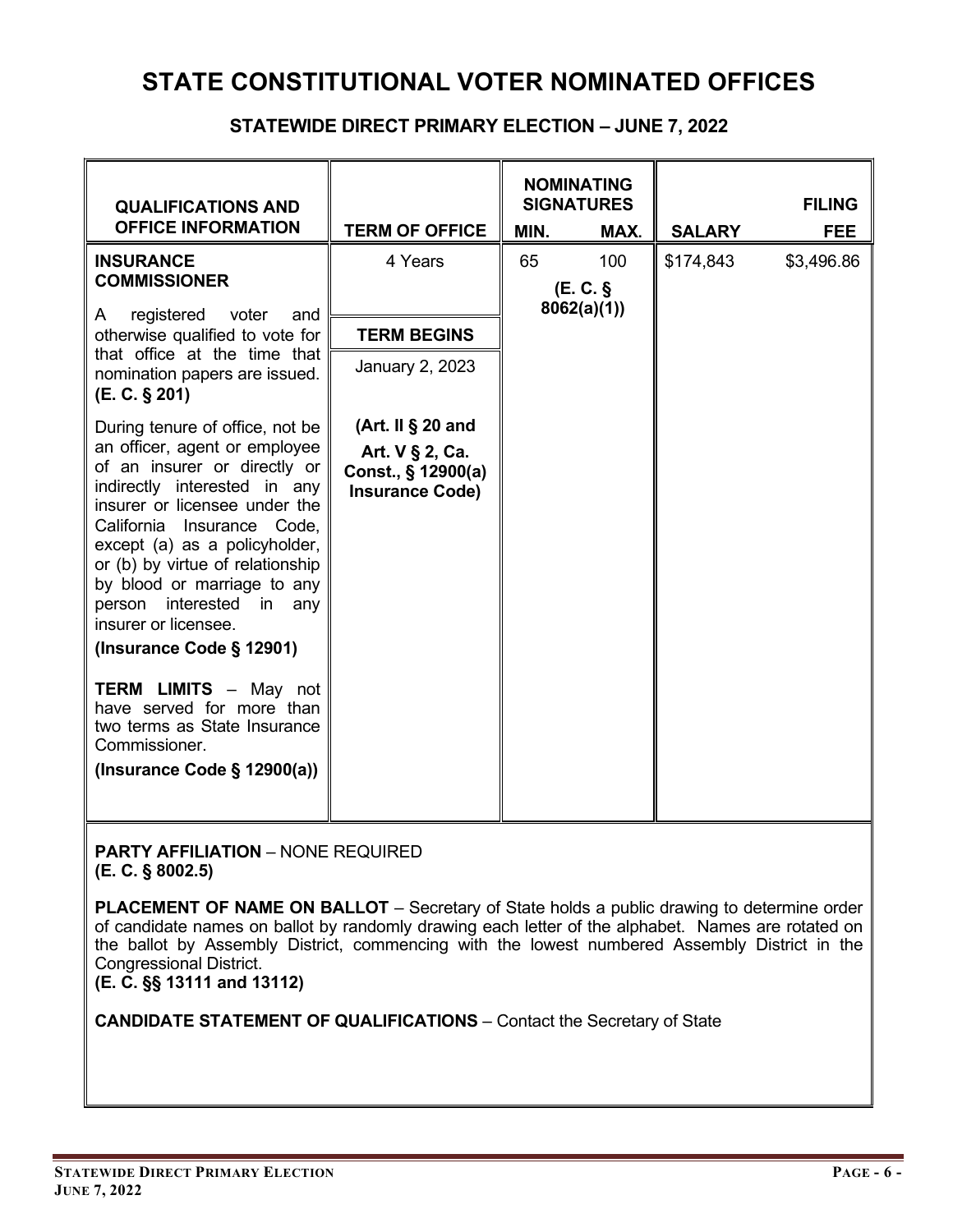#### **STATEWIDE DIRECT PRIMARY ELECTION – JUNE 7, 2022**

| <b>QUALIFICATIONS AND</b><br><b>OFFICE INFORMATION</b>                                                                   | <b>TERM OF OFFICE</b>                                       | MIN.                  | <b>NOMINATING</b><br><b>SIGNATURES</b><br>MAX. | <b>SALARY</b> | <b>FILING</b><br><b>FEE</b> |
|--------------------------------------------------------------------------------------------------------------------------|-------------------------------------------------------------|-----------------------|------------------------------------------------|---------------|-----------------------------|
| <b>LIEUTENANT GOVERNOR</b>                                                                                               | 4 Years                                                     | 65                    | 100                                            | \$163,917     | \$3,278.34                  |
| Must be a U.S. citizen (Art. V<br>§§ 2 & 9, Ca. Const.)                                                                  |                                                             | (E.C. §<br>8062(a)(1) |                                                |               |                             |
| registered<br>voter<br>and<br>A                                                                                          | <b>TERM BEGINS</b>                                          |                       |                                                |               |                             |
| otherwise qualified to vote for                                                                                          | January 2, 2023                                             |                       |                                                |               |                             |
| that office at the time that<br>nomination papers are issued.<br>(E.C. § 201)                                            | (Art. II $\S$ 20, and<br>Art. V §§ 2 and 11,<br>Ca. Const.) |                       |                                                |               |                             |
| <b>TERM LIMITS</b> - May not have<br>served for more than two terms<br>as Lieutenant Governor since<br>November 6, 1990. |                                                             |                       |                                                |               |                             |
| (Art. V § 11, Ca. Const.)                                                                                                |                                                             |                       |                                                |               |                             |

**PARTY AFFILIATION** – NONE REQUIRED **(E. C. § 8002.5)**

**PLACEMENT OF NAME ON BALLOT** – Secretary of State holds a public drawing to determine order of candidate names on ballot by randomly drawing each letter of the alphabet. Names are rotated on the ballot by Assembly District, commencing with the lowest numbered Assembly District in the Congressional District.

**(E. C. §§ 13111 and 13112)**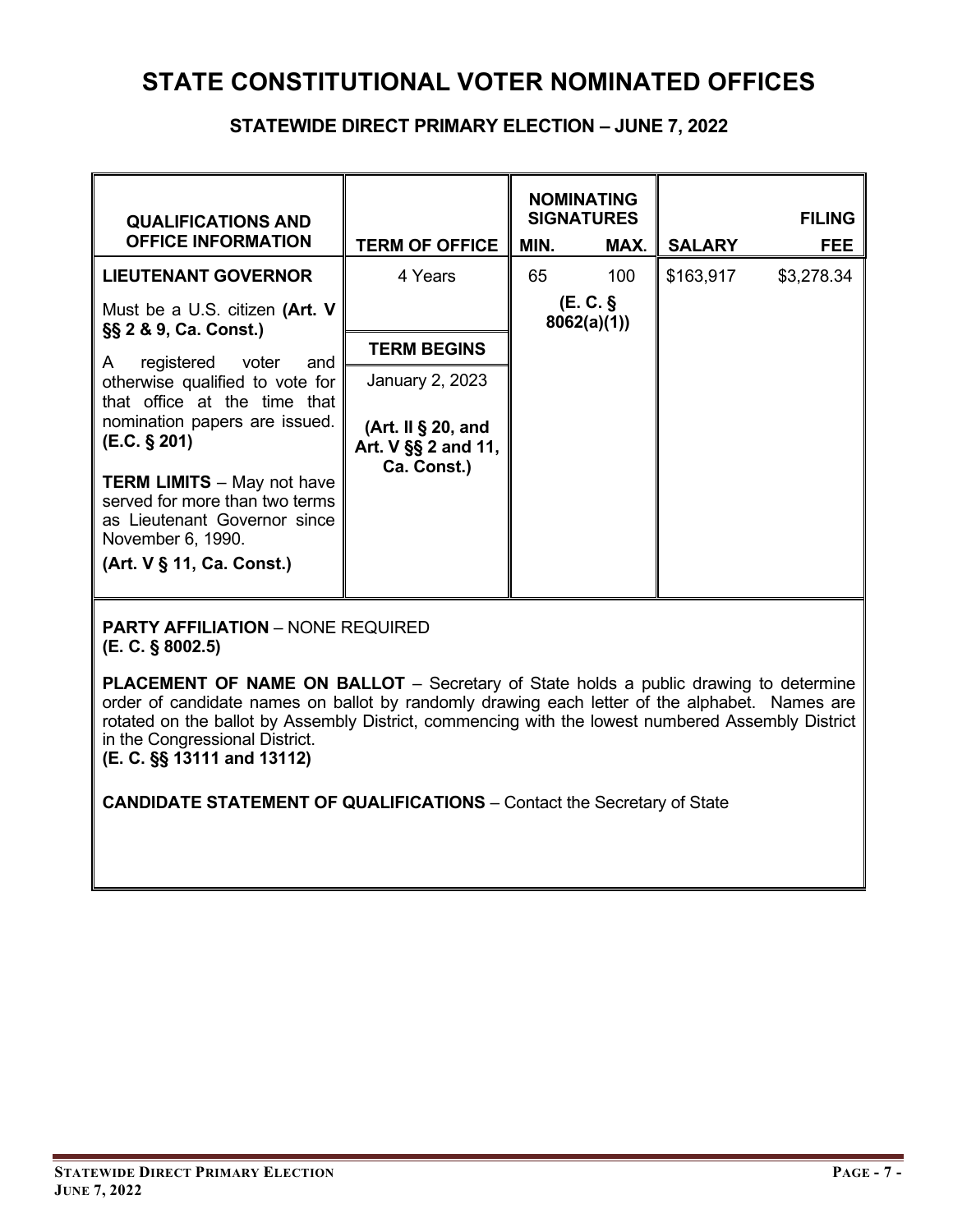### **STATE LEGISLATIVE VOTER NOMINATED OFFICES**

| <b>QUALIFICATIONS AND</b><br><b>OFFICE INFORMATION</b>                                                                                                                                                                                                                                                                                                                                                                                                                                                                                                                                                                                                                         | <b>TERM OF OFFICE</b>                                                                  | <b>NOMINATING</b><br><b>SIGNATURES</b><br>MIN.<br>MAX. | <b>FILING</b><br><b>SALARY</b><br><b>FEE</b> |  |
|--------------------------------------------------------------------------------------------------------------------------------------------------------------------------------------------------------------------------------------------------------------------------------------------------------------------------------------------------------------------------------------------------------------------------------------------------------------------------------------------------------------------------------------------------------------------------------------------------------------------------------------------------------------------------------|----------------------------------------------------------------------------------------|--------------------------------------------------------|----------------------------------------------|--|
| MEMBER OF THE STATE<br><b>ASSEMBLY</b>                                                                                                                                                                                                                                                                                                                                                                                                                                                                                                                                                                                                                                         | 2 Years                                                                                | 60<br>40<br>(E.C. §                                    | \$119,702 \$1,197.02                         |  |
| Must be a U. S. citizen. (Art.<br>IV § 2(c), Ca. Const.)                                                                                                                                                                                                                                                                                                                                                                                                                                                                                                                                                                                                                       | <b>TERM BEGINS</b>                                                                     | 8062(a)(2)                                             |                                              |  |
| registered voter<br>A<br>and<br>otherwise qualified to vote for<br>office<br>at<br>the<br>that<br>time<br>nomination papers are issued.<br>(E.C. § 201)<br><b>TERM LIMITS</b> - May not have<br>served for more than three<br>terms in the State Assembly<br>since November 6, 1990 (Art.<br>IV $\S$ 2(a), Ca. Const.). Also,<br>may not have served more<br>than 12 years in the State<br>Senate, the Assembly, or both,<br>in any combination of terms<br>during [their] lifetime if [they<br>were] first elected to the<br>Legislature after June 2012<br>and has not previously served<br>State Senate<br>the<br>in.<br>or<br>Assembly (Art. IV § 2(a)(4),<br>Ca. Const.). | December 5, 2022<br>(Art. IV § 2(a), Ca.<br>Const.; Govt.<br>Code §§ 9001 and<br>9003) |                                                        |                                              |  |

### **STATEWIDE DIRECT PRIMARY ELECTION – JUNE 7, 2022**

**PLACEMENT OF NAME ON BALLOT** – Secretary of State holds a public drawing to determine order of candidate names on ballot by randomly drawing each letter of the alphabet. Registrar-Recorder/County Clerk shall hold a public drawing to determine order of names on ballot for shared districts. No rotation.

**(E.C. §§ 13111 and 13112)**

**CANDIDATE STATEMENT OF QUALIFICATIONS** – Candidate must accept voluntary spending limits to their campaign expenditures in order to submit a candidate statement. The statement may not refer to opponents. (Maximum 250 words)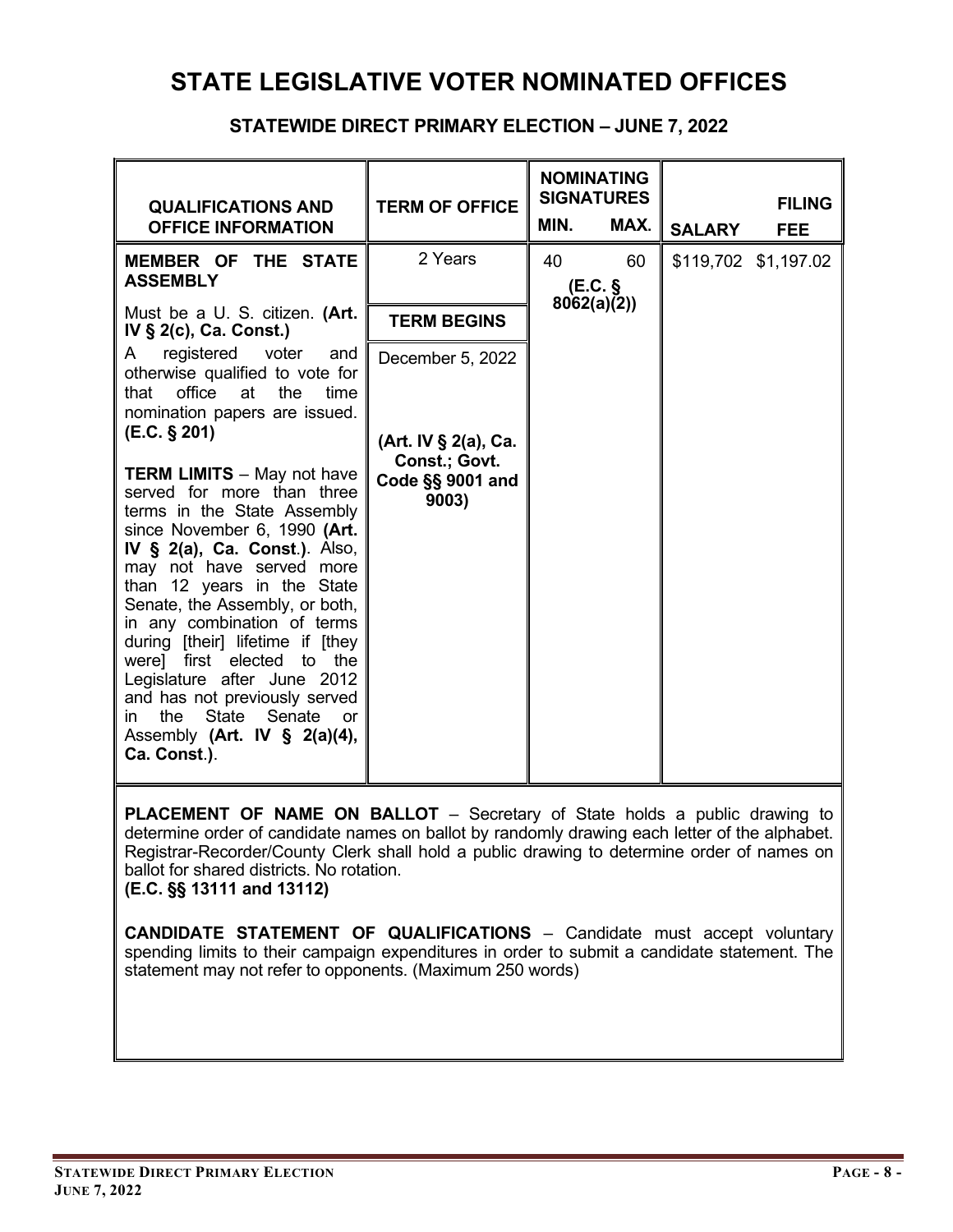#### **STATEWIDE DIRECT PRIMARY ELECTION – JUNE 7, 2022**

| <b>QUALIFICATIONS AND</b><br><b>OFFICE INFORMATION</b>                                                                                            | <b>TERM OF OFFICE</b>         | <b>NOMINATING</b><br><b>SIGNATURES</b><br>MIN. | MAX. | <b>SALARY</b> | <b>FILING</b><br><b>FEE</b> |
|---------------------------------------------------------------------------------------------------------------------------------------------------|-------------------------------|------------------------------------------------|------|---------------|-----------------------------|
| <b>MEMBER, STATE BOARD</b><br><b>OF EQUALIZATION</b><br>$(3^{RD}$ District)                                                                       | 4 Years                       | 40<br>(E.C.<br>8062(a)(2)                      | 60   | \$163,917     | \$1,639.17                  |
| Must be a resident of the                                                                                                                         | <b>TERM BEGINS</b>            |                                                |      |               |                             |
| district and a registered<br>otherwise<br>voter and<br>qualified to vote for that                                                                 | January 2, 2023               |                                                |      |               |                             |
| office at the time<br>that<br>nomination<br>are<br>papers<br>issued. $(E. C. § 201)$                                                              | (Art. II § 20, Ca.<br>Const.) |                                                |      |               |                             |
| <b>TERM LIMITS - May not</b><br>have served for more than<br>two terms as Member of the<br>State Board of Equalization<br>since November 6, 1990. |                               |                                                |      |               |                             |
| (Art. XIII § 17, Ca. Const.)                                                                                                                      |                               |                                                |      |               |                             |

**PARTY AFFILIATION** – NONE REQUIRED **(E. C. § 8002.5)**

**PLACEMENT OF NAME ON BALLOT** – Secretary of State holds a public drawing to determine order of candidate names on ballot by randomly drawing each letter of the alphabet. Names are rotated on the ballot by Assembly District, commencing with the lowest numbered Assembly District in the Congressional District.

**(E. C. §§ 13111 and 13112)**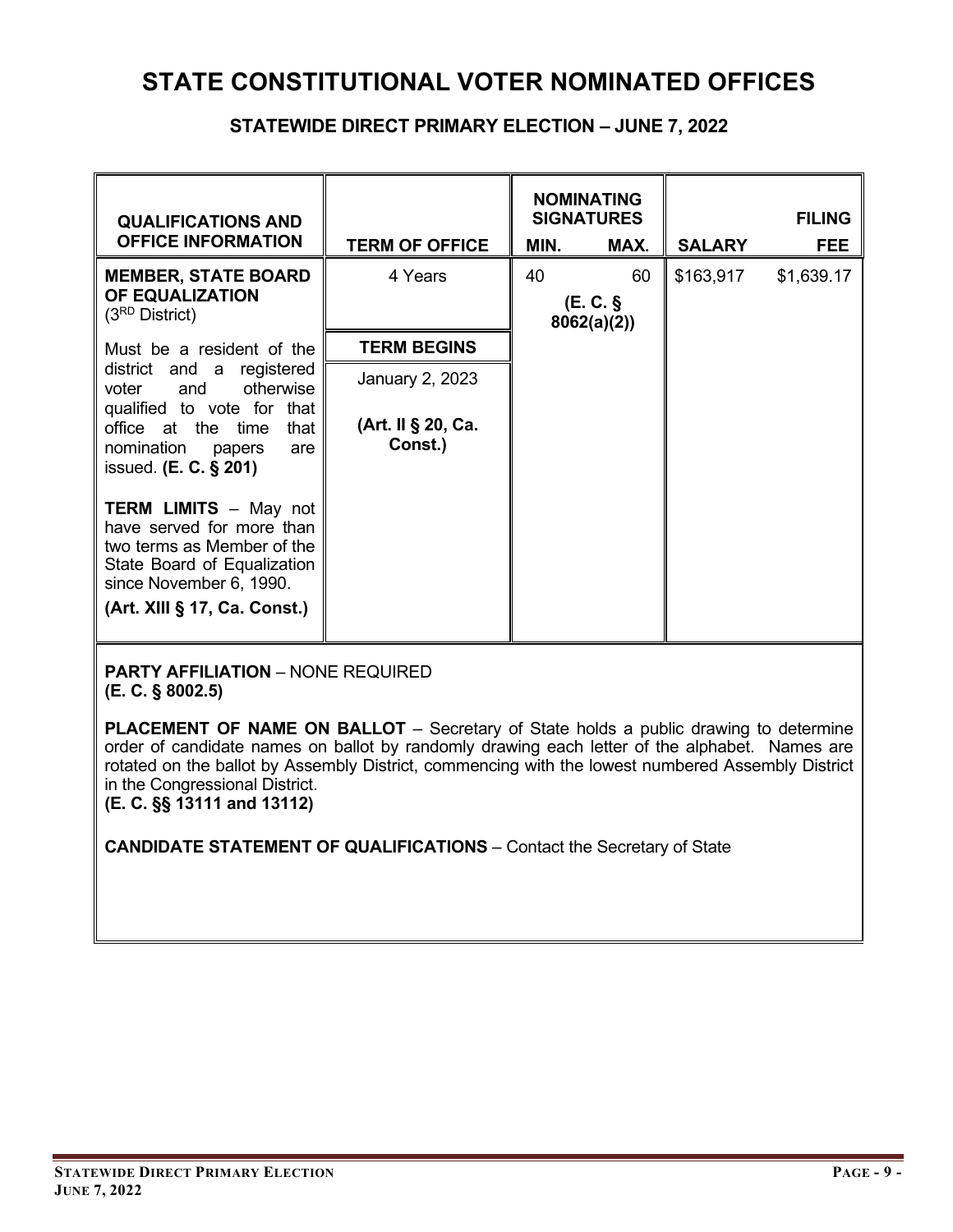### **STATE CONSTITUTIONAL PARTISAN OFFICES**

#### **STATEWIDE DIRECT PRIMARY ELECTION – JUNE 7, 2022**

| <b>QUALIFICATIONS AND</b><br><b>OFFICE INFORMATION</b>                                                                     | <b>TERM OF OFFICE</b>                                      | MIN.                    | <b>NOMINATING</b><br><b>SIGNATURES</b><br>MAX. | <b>SALARY</b> | <b>FILING</b><br><b>FEE</b> |
|----------------------------------------------------------------------------------------------------------------------------|------------------------------------------------------------|-------------------------|------------------------------------------------|---------------|-----------------------------|
| <b>SECRETARY OF STATE</b>                                                                                                  | 4 Years                                                    | 65                      | 100                                            | \$163,917     | \$3,278.34                  |
| registered<br>voter<br>A<br>and                                                                                            |                                                            | (E.C. § 8062<br>(a)(1)) |                                                |               |                             |
| otherwise qualified to vote for<br>that office at the time that                                                            | <b>TERM BEGINS</b>                                         |                         |                                                |               |                             |
| nomination papers are issued.<br>(E.C. § 201)                                                                              | January 2, 2023                                            |                         |                                                |               |                             |
| <b>TERM LIMITS – May not</b><br>have served for more than<br>two terms as Secretary of<br>State since November 6,<br>1990. | (Art. II § 20, and<br>Art. $V$ §§ 2 and<br>11, Ca. Const.) |                         |                                                |               |                             |
| (Art. V § 11, Ca. Const.)                                                                                                  |                                                            |                         |                                                |               |                             |

**PARTY AFFILIATION** – NONE REQUIRED **(E. C. § 8002.5)**

**PLACEMENT OF NAME ON BALLOT** – Secretary of State holds a public drawing to determine order of candidate names on ballot by randomly drawing each letter of the alphabet. Names are rotated on the ballot by Assembly District, commencing with the lowest numbered Assembly District in the Congressional District.

**(E.C. §§ 13111 and 13112)**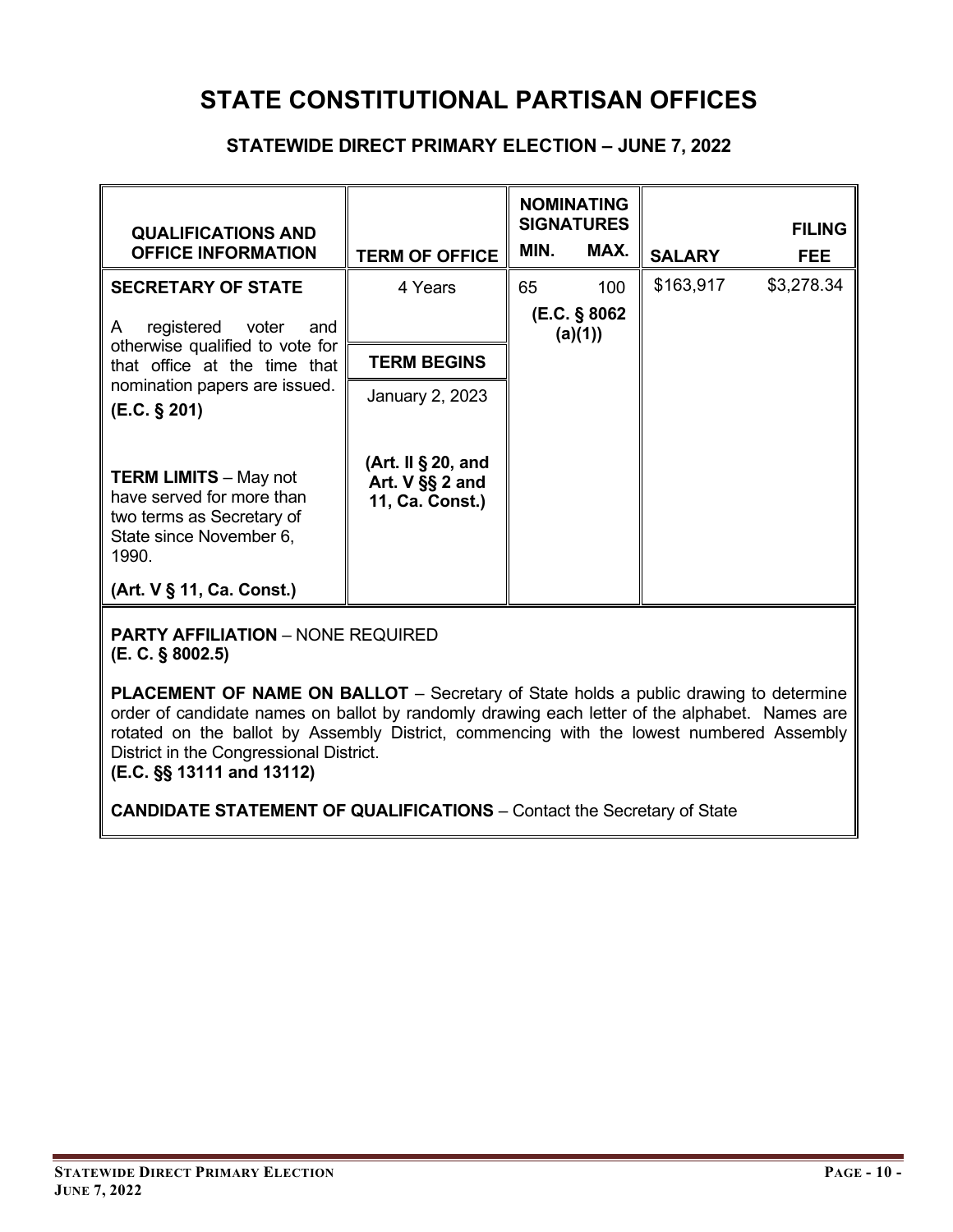### **STATE LEGISLATIVE VOTER NOMINATED OFFICES**

#### **STATEWIDE DIRECT PRIMARY ELECTION – JUNE 7, 2022**

| <b>QUALIFICATIONS AND</b><br><b>OFFICE INFORMATION</b>                                                                                                                                                                                                                                                                                                                                                                                                                                                          | <b>TERM OF</b><br><b>OFFICE</b>                                           | MIN. | <b>NOMINATING</b><br><b>SIGNATURES</b><br>MAX. | <b>SALARY</b> | <b>FILING</b><br><b>FEE</b> |
|-----------------------------------------------------------------------------------------------------------------------------------------------------------------------------------------------------------------------------------------------------------------------------------------------------------------------------------------------------------------------------------------------------------------------------------------------------------------------------------------------------------------|---------------------------------------------------------------------------|------|------------------------------------------------|---------------|-----------------------------|
| <b>STATE SENATOR</b><br>Must be a U.S. citizen.                                                                                                                                                                                                                                                                                                                                                                                                                                                                 | 4 Years                                                                   | 40   | 60<br>(E.C. §                                  |               | \$119,702 \$1,197.02        |
| (Art. IV § 2(c), Ca. Const.)<br>registered voter<br>A<br>and                                                                                                                                                                                                                                                                                                                                                                                                                                                    | <b>TERM BEGINS</b>                                                        |      | 8062(a)(2)                                     |               |                             |
| otherwise qualified to vote for<br>that office at the time that<br>nomination papers are issued.                                                                                                                                                                                                                                                                                                                                                                                                                | December 5, 2022                                                          |      |                                                |               |                             |
| (E.C. § 201)<br><b>TERM LIMITS</b> - May not have<br>served for more than two terms<br>in the State Senate since<br>November 6, 1990 (Art. IV §<br>2(a), Ca. Const.). Also, may<br>not have served more than 12<br>years in the State Senate, the<br>Assembly, or both, in any<br>combination of terms during<br>[their] lifetime if [they were] first<br>elected to the Legislature after<br>June 2012 and has not<br>previously served in the State<br>Senate or Assembly (Art. IV §<br>2(a)(4), Ca. Const.). | (Art. IV § 2(a);<br>Ca. Const.; Govt.<br><b>Code §§ 9001</b><br>and 9002) |      |                                                |               |                             |

**PLACEMENT OF NAME ON BALLOT** – Secretary of State holds a public drawing to determine order of candidate names on ballot by randomly drawing each letter of the alphabet. Registrar-Recorder/County Clerk shall hold a public drawing to determine order of names on ballot for shared districts. No rotation.

**(E.C. §§ 13111 and 13112)**

**SENATE DISTRICTS ONLY** – Elections for even-numbered districts held in 2018 and 2022; odd-numbered districts held in 2020 and 2024.

**CANDIDATE STATEMENT OF QUALIFICATIONS** – Candidate must accept voluntary spending limits to their campaign expenditures in order to submit a candidate statement. The statement may not refer to opponents. (Maximum 250 words)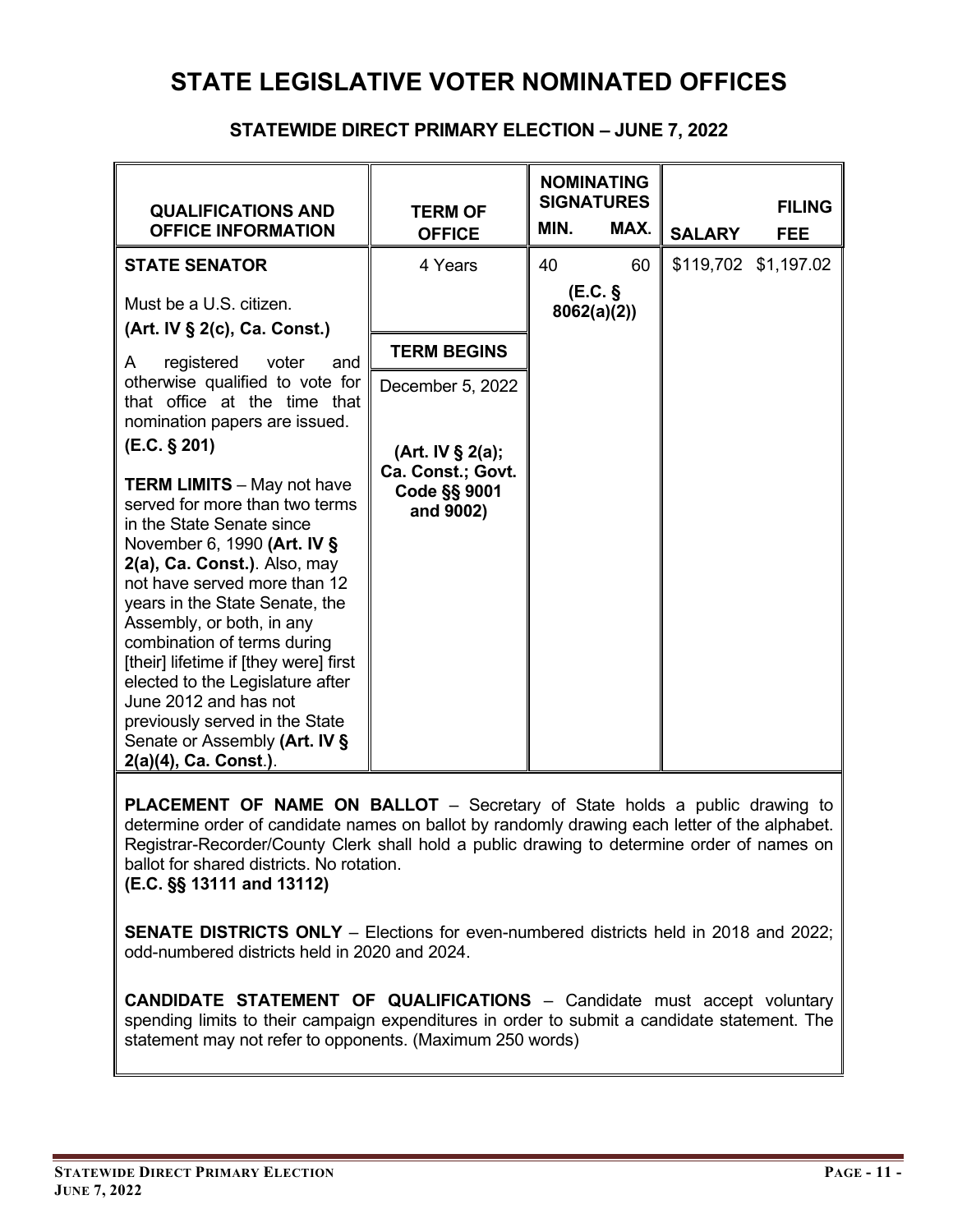### **STATE CONSTITUTIONAL PARTISAN OFFICES**

#### **STATEWIDE DIRECT PRIMARY ELECTION – JUNE 7, 2022**

| <b>QUALIFICATIONS AND</b><br><b>OFFICE INFORMATION</b>                                                         | <b>TERM OF OFFICE</b>                                | MIN.                     | <b>NOMINATING</b><br><b>SIGNATURES</b><br>MAX. | <b>SALARY</b> | <b>FILING</b><br><b>FEE</b> |
|----------------------------------------------------------------------------------------------------------------|------------------------------------------------------|--------------------------|------------------------------------------------|---------------|-----------------------------|
| <b>TREASURER</b>                                                                                               | 4 Years                                              | 65                       | 100                                            | \$174,843     | \$3,496.86                  |
| registered<br>voter<br>A<br>and                                                                                |                                                      | (E.C. § 8062)<br>(a)(1)) |                                                |               |                             |
| otherwise qualified to vote for<br>that office at the time that                                                | <b>TERM BEGINS</b>                                   |                          |                                                |               |                             |
| nomination papers are issued.<br>(E.C. § 201)                                                                  | January 2, 2023                                      |                          |                                                |               |                             |
| <b>TERM LIMITS - May not</b><br>have served for more than<br>two terms as Treasurer since<br>November 6, 1990. | (Art. II § 20, Art.<br>V §§ 2 and 11, Ca.<br>Const.) |                          |                                                |               |                             |
| (Art. V § 11, Ca. Const.)                                                                                      |                                                      |                          |                                                |               |                             |

**PARTY AFFILIATION** – NONE REQUIRED **(E. C. § 8002.5)**

**PLACEMENT OF NAME ON BALLOT** – Secretary of State holds a public drawing to determine order of candidate names on ballot by randomly drawing each letter of the alphabet. Names are rotated on the ballot by Assembly District, commencing with the lowest numbered Assembly District in the Congressional District.

**(E.C. §§ 13111 and 13112)**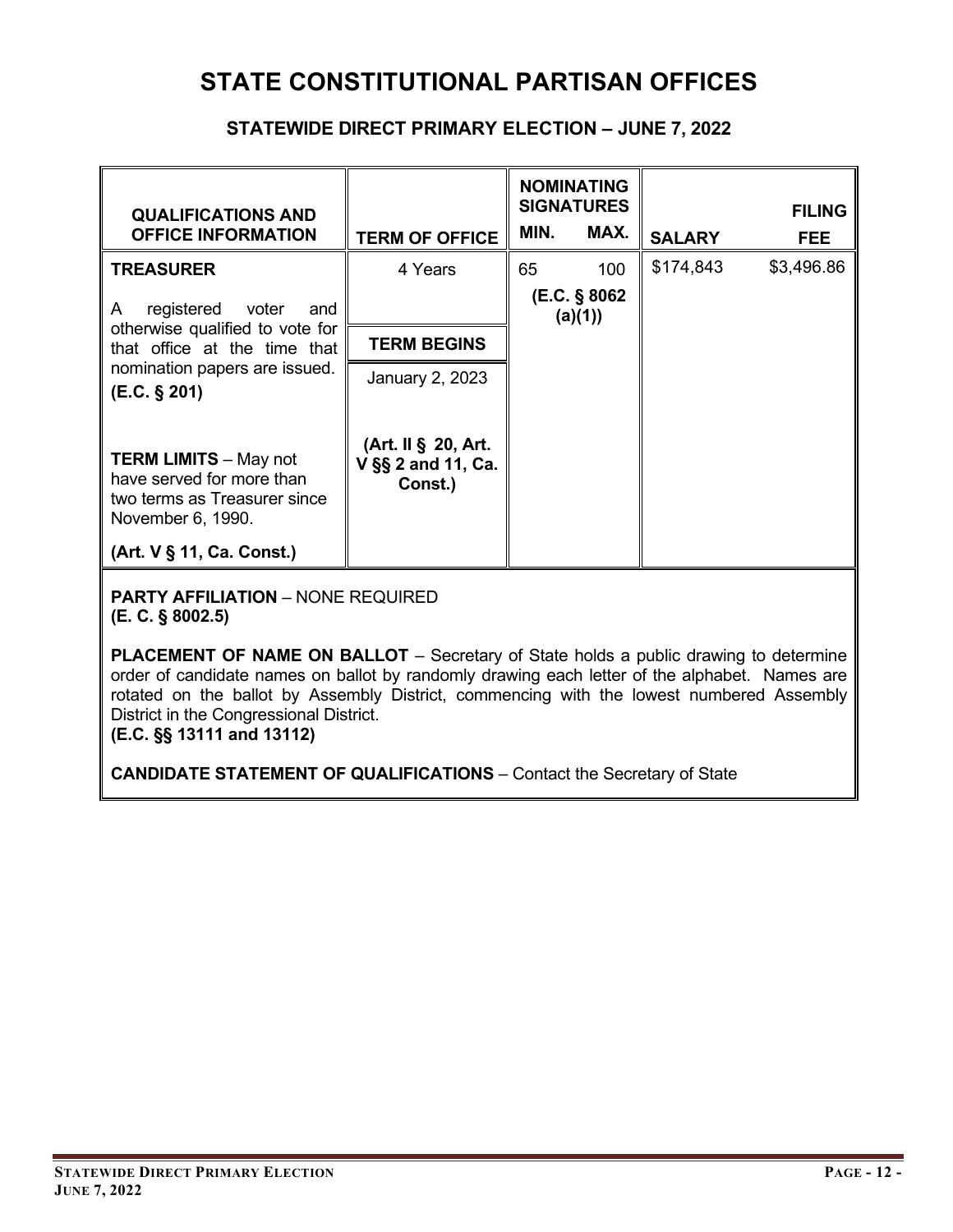### **FEDERAL VOTER NOMINATED OFFICES**

#### **STATEWIDE DIRECT PRIMARY ELECTION – JUNE 7, 2022**

| <b>QUALIFICATIONS AND</b><br><b>OFFICE INFORMATION</b>                           | <b>TERM OF</b><br><b>OFFICE</b>              | MIN.             | <b>NOMINATING</b><br><b>SIGNATURES</b><br>MAX. | <b>SALARY</b> | <b>FILING</b><br><b>FEE</b> |
|----------------------------------------------------------------------------------|----------------------------------------------|------------------|------------------------------------------------|---------------|-----------------------------|
| <b>UNITED STATES</b><br><b>REPRESENTATIVE IN</b><br><b>CONGRESS</b>              | 2 Years                                      | 40<br>8062(a)(2) | 60<br>(EC.                                     | \$174,000     | \$1,740.00                  |
| 25 years of age or older and a<br>U.S. citizen for at least 7 years              | <b>TERM BEGINS</b>                           |                  |                                                |               |                             |
| and a resident of California<br>when elected.                                    | Noon on<br>January 2, 2023                   |                  |                                                |               |                             |
| (Art. 1 § 2, U.S. Const.)                                                        |                                              |                  |                                                |               |                             |
| Does not have to live in the<br>District.<br><b>TERM LIMITS - Not Applicable</b> | (Amendment XX<br>§§ 1 and 2, U.S.<br>Const.) |                  |                                                |               |                             |
|                                                                                  |                                              |                  |                                                |               |                             |

**PLACEMENT OF NAME ON BALLOT** – Secretary of State holds a public drawing to determine order of candidate names on ballot by randomly drawing each letter of the alphabet. Names are rotated on the ballot by Assembly District, commencing with the lowest numbered Assembly District in the Congressional District.

**(E.C. §§ 13111 and 13112)**

**CANDIDATE STATEMENT OF QUALIFICATIONS** – Candidate is allowed to submit a candidate statement. (Maximum 250 words)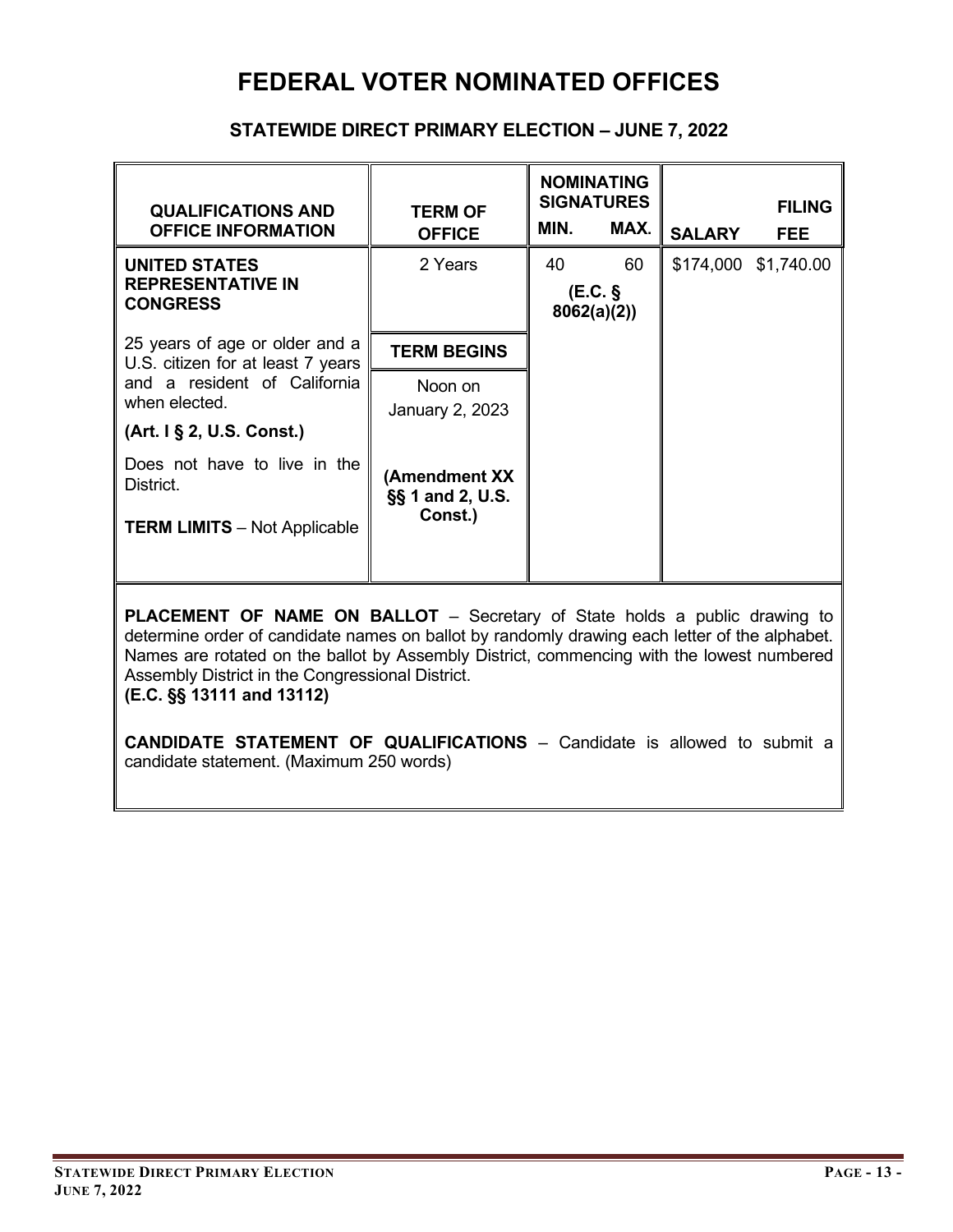### **FEDERAL VOTER NOMINATED OFFICES**

#### **STATEWIDE DIRECT PRIMARY ELECTION – JUNE 7, 2022**

| <b>QUALIFICATIONS AND</b><br><b>OFFICE INFORMATION</b>           | <b>TERM OF OFFICE</b>               | MIN. | <b>NOMINATING</b><br><b>SIGNATURES</b><br>MAX. | <b>SALARY</b>        | <b>FILING</b><br><b>FEE</b> |
|------------------------------------------------------------------|-------------------------------------|------|------------------------------------------------|----------------------|-----------------------------|
| UNITED STATES SENATOR                                            | 6 Years                             | 65   | 100                                            | \$174,000 \$3,480.00 |                             |
| 30 years of age or older and a                                   |                                     |      | (E.C. § 8062)                                  |                      |                             |
| citizen of the U.S. for at least 9<br>and a resident of<br>years | <b>TERM BEGINS</b>                  |      |                                                |                      |                             |
| California on January 3, 2019.                                   | Noon on                             |      |                                                |                      |                             |
| (Art. I, § 3, U.S. Const.)                                       | January 2, 2023                     |      |                                                |                      |                             |
| <b>TERM LIMITS</b> - Not Applicable                              | (Amendment XX,<br>§ 2, U.S. Const.) |      |                                                |                      |                             |

**PLACEMENT OF NAME ON BALLOT** – Secretary of State holds a public drawing to determine order of candidate names on ballot by randomly drawing each letter of the alphabet. Names are rotated on the ballot by Assembly District, commencing with the lowest numbered Assembly District in the Congressional District.

**(E.C. §§ 13111 and 13112)**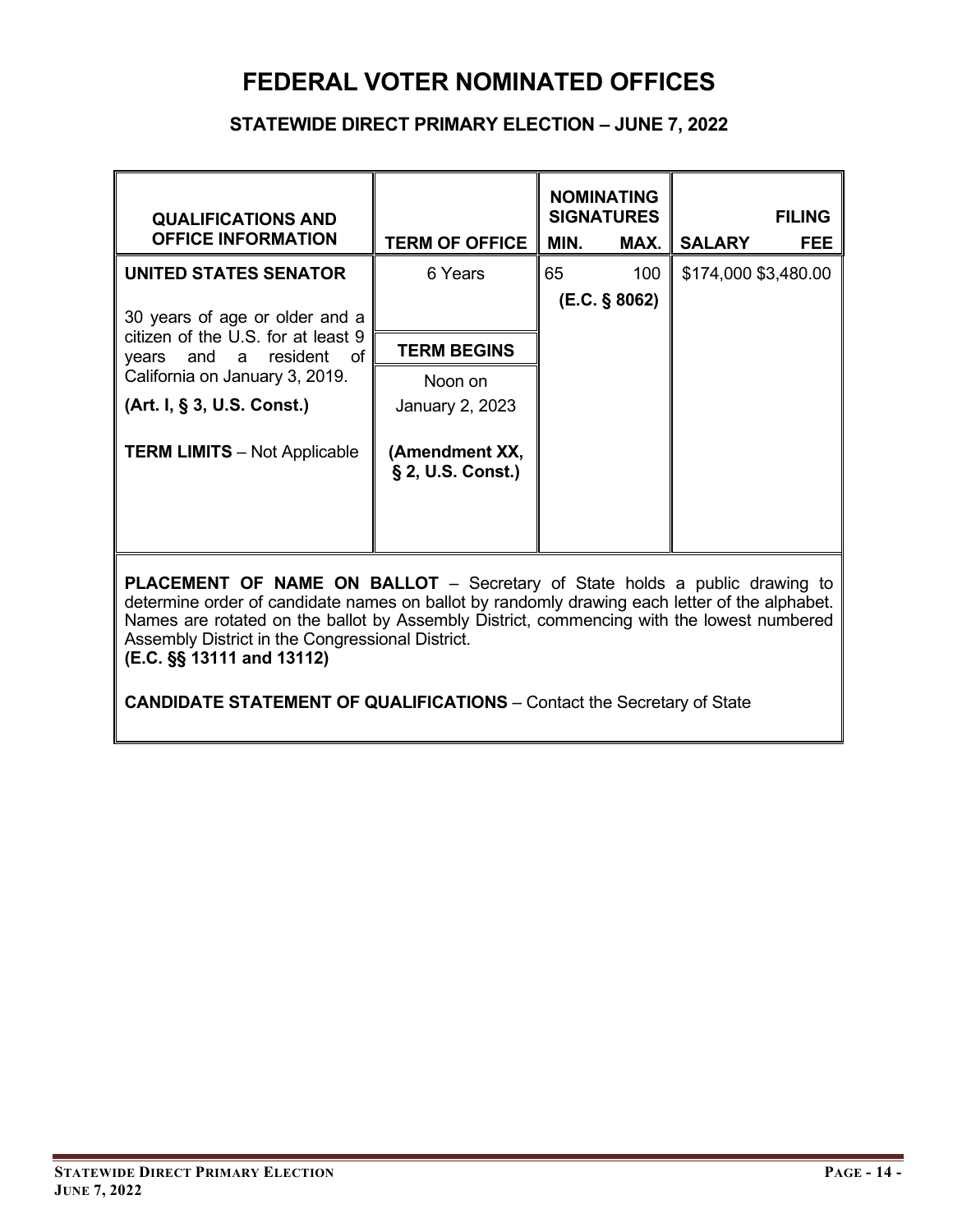## **NONPARTISAN OFFICES TO BE FILLED**

### **STATEWIDE DIRECT PRIMARY ELECTION – JUNE 7, 2022**

| <b>OFFICE</b>                                                                                                                                                                          |                           | <b>INCUMBENT</b>                 |
|----------------------------------------------------------------------------------------------------------------------------------------------------------------------------------------|---------------------------|----------------------------------|
|                                                                                                                                                                                        | <b>LOS ANGELES COUNTY</b> |                                  |
| Assessor                                                                                                                                                                               |                           | Jeffrey Prang                    |
| County Supervisor, 1 <sup>st</sup> District                                                                                                                                            |                           | Hilda L. Solis                   |
| County Supervisor, 3rd District                                                                                                                                                        |                           | Sheila Kuehl                     |
| <b>Sheriff</b>                                                                                                                                                                         |                           | Alex Villanueva                  |
|                                                                                                                                                                                        | <b>STATE</b>              |                                  |
| Superintendent of Public Instruction                                                                                                                                                   |                           | Tony K. Thurmond                 |
|                                                                                                                                                                                        | <b>SCHOOL DISTRICT</b>    |                                  |
| <b>Arcadia Unified School District</b>                                                                                                                                                 |                           | Fenton F. Eng                    |
|                                                                                                                                                                                        |                           | Leigh S. Chavez                  |
| <b>Compton Unified School District</b>                                                                                                                                                 | Trustee Area A            | None                             |
|                                                                                                                                                                                        | <b>Trustee Area B</b>     | Mae Thomas                       |
| Per Compton Unified School District, the<br>incumbent status of these officeholders<br>has yet to be determined and may not be<br>determined by the conclusion of candidate<br>filing. | <b>Trustee Area E</b>     | Alma Taylor Pleasant             |
|                                                                                                                                                                                        | <b>Trustee Area G</b>     | Satra Zurita                     |
|                                                                                                                                                                                        | <b>Trustee Area G</b>     | LoWanda Green                    |
| Long Beach Unified School District                                                                                                                                                     | District 1                | Megan Kerr                       |
|                                                                                                                                                                                        | District 3                | Juan Benitez                     |
|                                                                                                                                                                                        | District 5                | Diana Craighead                  |
| <b>Paramount Unified School District</b>                                                                                                                                               |                           | Vacant (Unexpired Term 12/13/24) |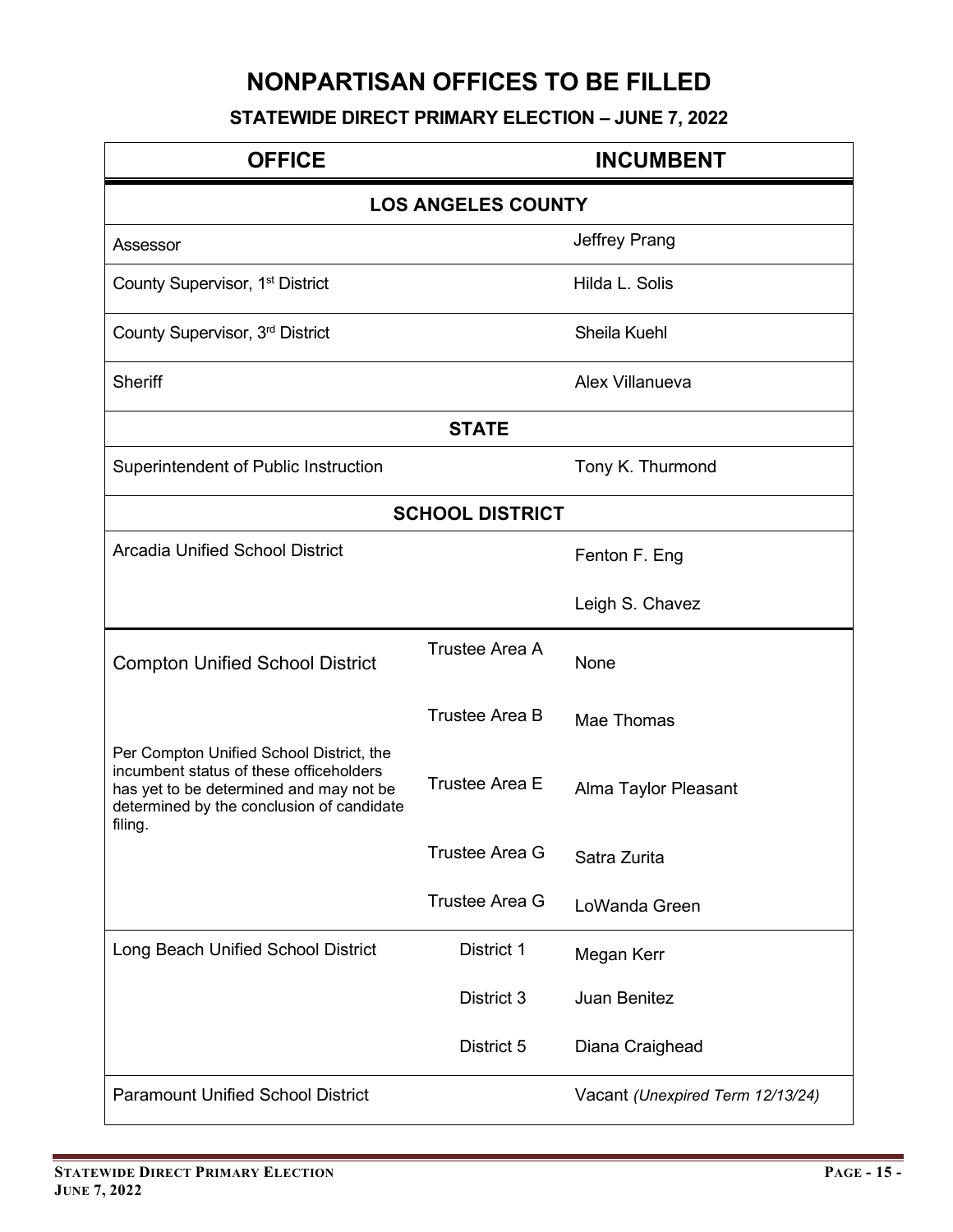### **NONPARTISAN OFFICES TO BE FILLED**

### **STATEWIDE DIRECT PRIMARY ELECTION – JUNE 7, 2022**

| <b>OFFICE</b>                   | <b>INCUMBENT</b>       |                   |  |
|---------------------------------|------------------------|-------------------|--|
|                                 | <b>SCHOOL DISTRICT</b> |                   |  |
| Pasadena Area Community College | Trustee Area 1         | Sandra Chen Lau   |  |
|                                 | Trustee Area 3         | Berlinda Brown    |  |
|                                 | Trustee Area 5         | Linda Wah         |  |
|                                 | Trustee Area 7         | Anthony R. Fellow |  |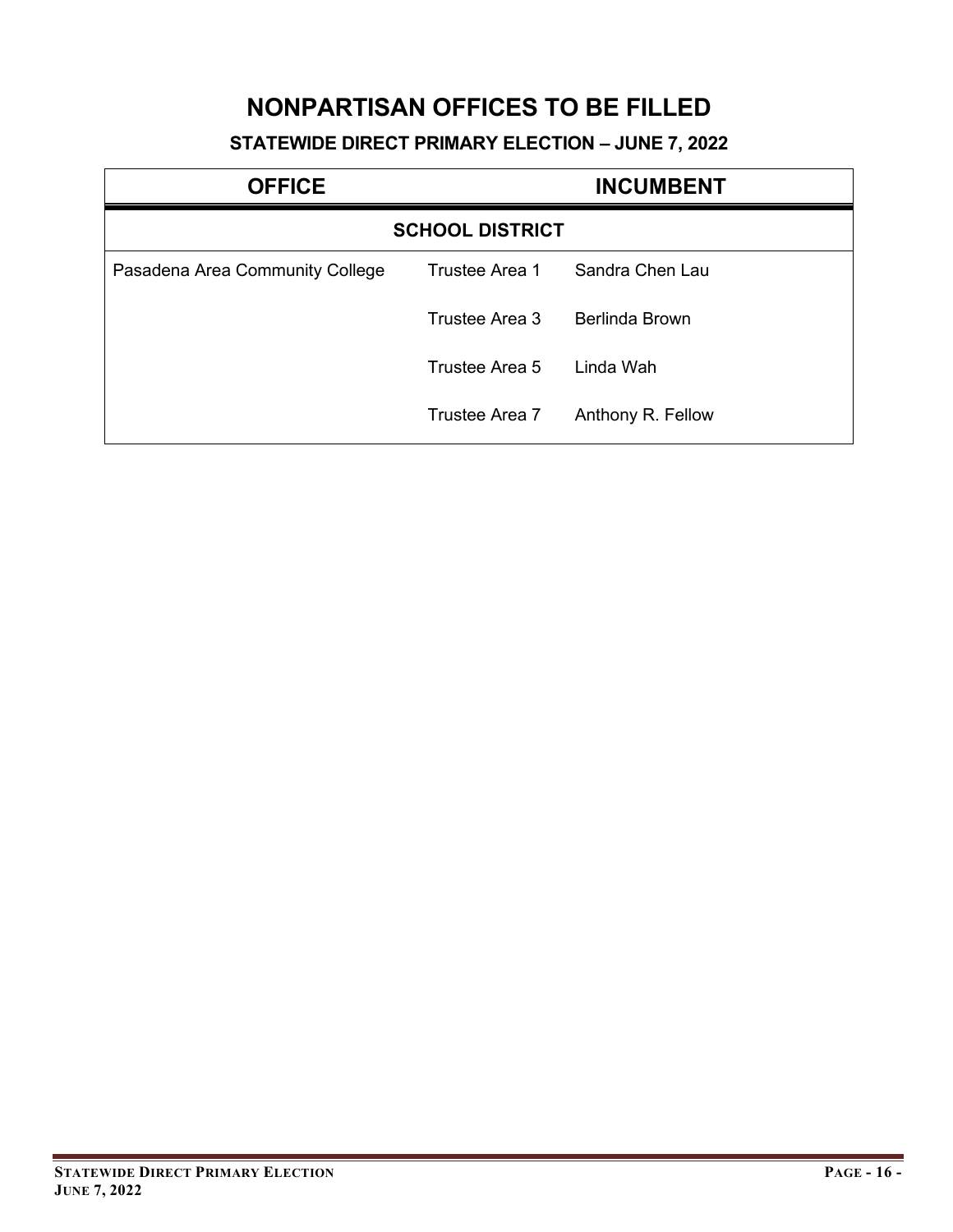#### **JUDGES OF THE SUPERIOR COURT ALPHABETICALLY LISTED WITH OFFICE NUMBER TO APPEAR ON THE BALLOT**

| <b>INCUMBENT</b>      | <b>OFFICE NUMBER</b> | <b>INCUMBENT</b>               | <b>OFFICE NUMBER</b> |
|-----------------------|----------------------|--------------------------------|----------------------|
| Aceves. Efrain M.     | 145                  | Czuleger, J. Stephen           | 6                    |
| Alarcon, Gregory W.   | 50                   | Dabney, James R.               | 162                  |
| Archuleta, Debra R.   | 153                  | DeCasas, Michelle E.           | 134                  |
| Arian, Lee S.         | 130                  | Delgado, Rogelio               | 98                   |
| Bachner, Monica       | 159                  | <b>Dillon, Timothy Patrick</b> | 92                   |
| Badhan, Rita L.       | 49                   | Dohi, Gregory A.               | 164                  |
| Beaudet, Teresa A.    | 104                  | Downing, Marguerite D.         | 1                    |
| Beckloff, Mitchell L. | 137                  | Doyle, John P.                 | 60                   |
| Berle, Elihu M.       | 131                  | Ellis, Steven A.               | 68                   |
| Bird, Jr., George F.  | 102                  | Elswick, Carol W.              | 156                  |
| Blanco, Alicia Y.     | 101                  | Escobedo, Mildred              | 52                   |
| Bogdanoff, Lee R.     | $\overline{7}$       | Fidler, Larry Paul             | 11                   |
| Borenstein, Mark A.   | 40                   | Filer, Kelvin D.               | 36                   |
| Borjon, Keith H.      | 107                  | Frank, Ronald F.               | 129                  |
| Bork, Terry A.        | 48                   | Freixes, Graciela              | 121                  |
| Brazile, Kevin C.     | 157                  | Fusselman, Ian C.              | 114                  |
| Brougham, David C.    | 99                   | Garnett, Sherilyn              | 3                    |
| Buckley, Daniel J.    | 71                   | Garrett, Carla L.              | 43                   |
| Burdge, Richard J.    | 143                  | Gelfound, David B.             | 116                  |
| Byrdsong, Rupert A.   | 96                   | Gomez, Gus                     | 78                   |
| Chang, Adam Y.        | 115                  | Goorvitch, Stephen I.          | 45                   |
| Chilton, Katherine    | 100                  | Groman, Donna Quigley          | 140                  |
| Christian, Deborah L. | 37                   | Gullon, Christian R.           | 55                   |
| Chung, Lisa Mangay    | 35                   | Gutierrez, Hector E.           | 128                  |
| Cisneros, Ramiro P.   | 80                   | Hahn, James K.                 | 158                  |
| Clay, III, Charles Q. | 89                   | Hall, Henry J.                 | 44                   |
| Cole-Hall, Debra      | 126                  | Hammock, Randolph M.           | 66                   |
| Coletta, Alfred A.    | 30                   | Hanasono, Mark                 | 111                  |
| Cotton, Huey P.       | 127                  | Hernandez-Stem, Benjamin       | 63                   |
| Cowan, David J.       | 8                    | Hofer, Ralph C.                | 161                  |
| Cunningham, David S.  | 65                   | Hogue, Amy D.                  | 108                  |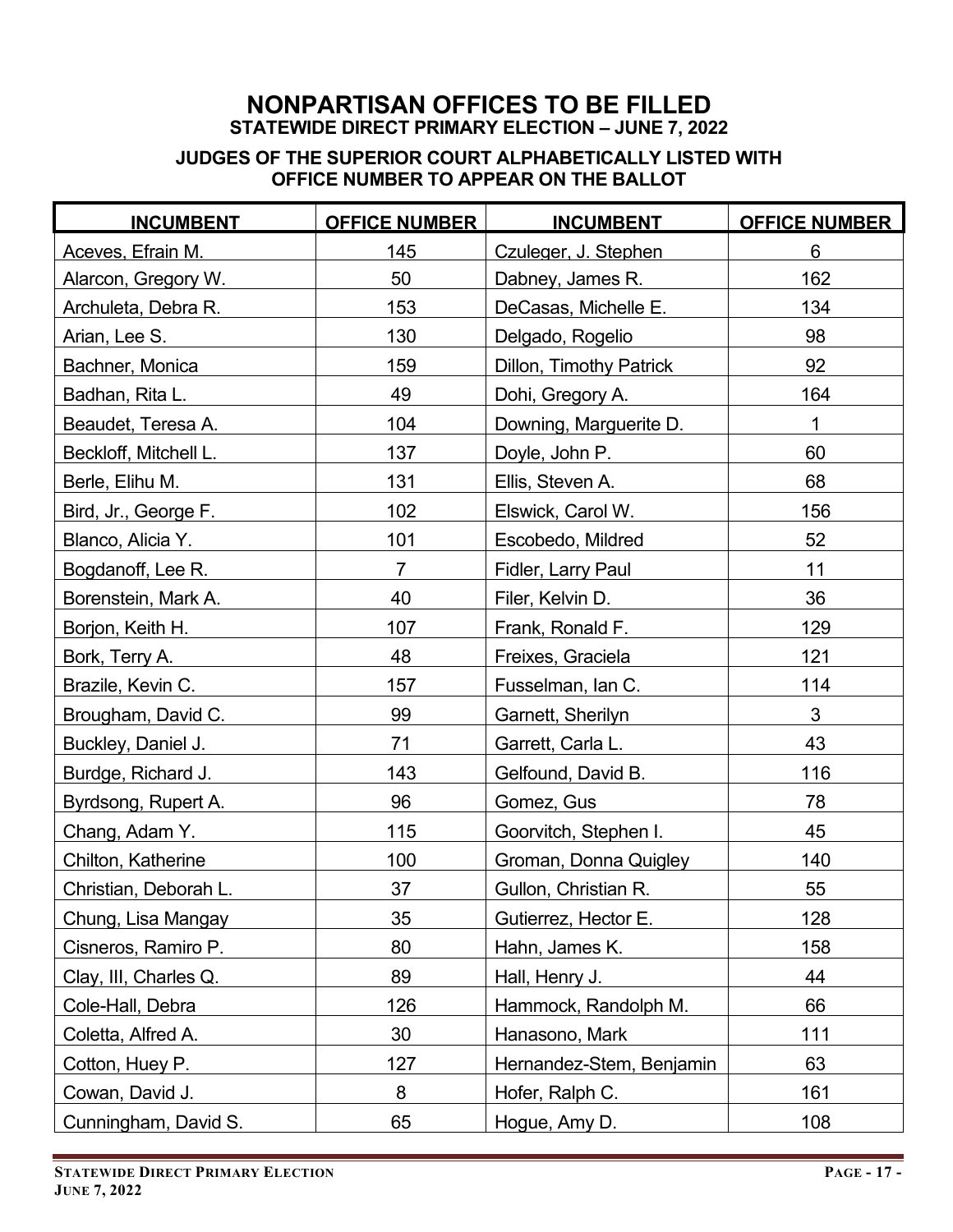### **NONPARTISAN OFFICES TO BE FILLED**

### **STATEWIDE DIRECT PRIMARY ELECTION – JUNE 7, 2022**

#### **JUDGES OF THE SUPERIOR COURT ALPHABETICALLY LISTED WITH OFFICE NUMBER TO APPEAR ON THE BALLOT**

| <b>INCUMBENT</b>        | <b>OFFICE NUMBER</b> | <b>INCUMBENT</b>       | <b>OFFICE NUMBER</b> |  |
|-------------------------|----------------------|------------------------|----------------------|--|
| Horn. Jr., H. Chester   | 122                  | Moskowitz, Karen       | 85                   |  |
| Ing, John H.            | 21                   | Neal, Reginald         | 33                   |  |
| Jessner, Samantha P.    | 72                   | Nelson, Maren          | 74                   |  |
| Juarez, Daniel          | 119                  | Newman, Nancy L.       | 109                  |  |
| Juhas, Mark A.          | 17                   | Newman, Tara           | 25                   |  |
| Kaddo, James A.         | 141                  | Nguyen, Kim L.         | $\overline{2}$       |  |
| Karlan, Craig D.        | 28                   | Ocampo, Ricardo R.     | $5\phantom{.0}$      |  |
| Kato, Warren            | 14                   | Olmedo, Charlaine F.   | 167                  |  |
| Kaufman, Shelley        | 19                   | Ong, Tomson T.         | 53                   |  |
| Kaye, Ronald Owen       | 16                   | Ongkeko, Rafael A.     | 136                  |  |
| Kazadi, Michelle L.     | 154                  | Pacheco, Randall       | 67                   |  |
| Keosian, Gregory        | 150                  | Pastor, Micheal E.     | 32                   |  |
| Kerlin, Karla D.        | 9                    | Pellman, Amy M.        | 147                  |  |
| Kim, Esther P.          | 75                   | Pratt, Catherine J.    | 103                  |  |
| Kleifield, Steven J.    | 29                   | Priver, Laura F.       | 148                  |  |
| Korn, Renee             | 91                   | Quninones, Connie R.   | 125                  |  |
| LaForteza, Bernie C.    | 142                  | Recana, Julian C.      | 132                  |  |
| Landin, Dennis J.       | 69                   | Revel, Marsha N.       | 47                   |  |
| Leis, Colin             | 110                  | Riff, Lawrence P.      | 46                   |  |
| Leiter, Maurice A.      | 120                  | Rochman, Morton        | 151                  |  |
| Lench, Lisa B.          | 95                   | Rosales, Olivia        | 94                   |  |
| Lu, Elaine              | 20                   | Ryan, William C.       | 26                   |  |
| Lui, Christopher K.     | 84                   | Ryu, Tammy Chung       | 112                  |  |
| Marrs, Bruce F.         | 90                   | Sahagun, Raul A.       | 70                   |  |
| Meltzer, Abraham C.     | 97                   | Salkin, Valerie        | 88                   |  |
| Miller Sloan, Robin     | 165                  | Sanchez DuFour, Robert | 77                   |  |
| Moloney, Stephen M.     | 118                  | Schneider, Alan        | 34                   |  |
| Monguia, Enrique        | 10                   | Schwartz, Keith L.     | 76                   |  |
| Moreton, Jr., Edward B. | 42                   | Scully, Elizabeth      | 73                   |  |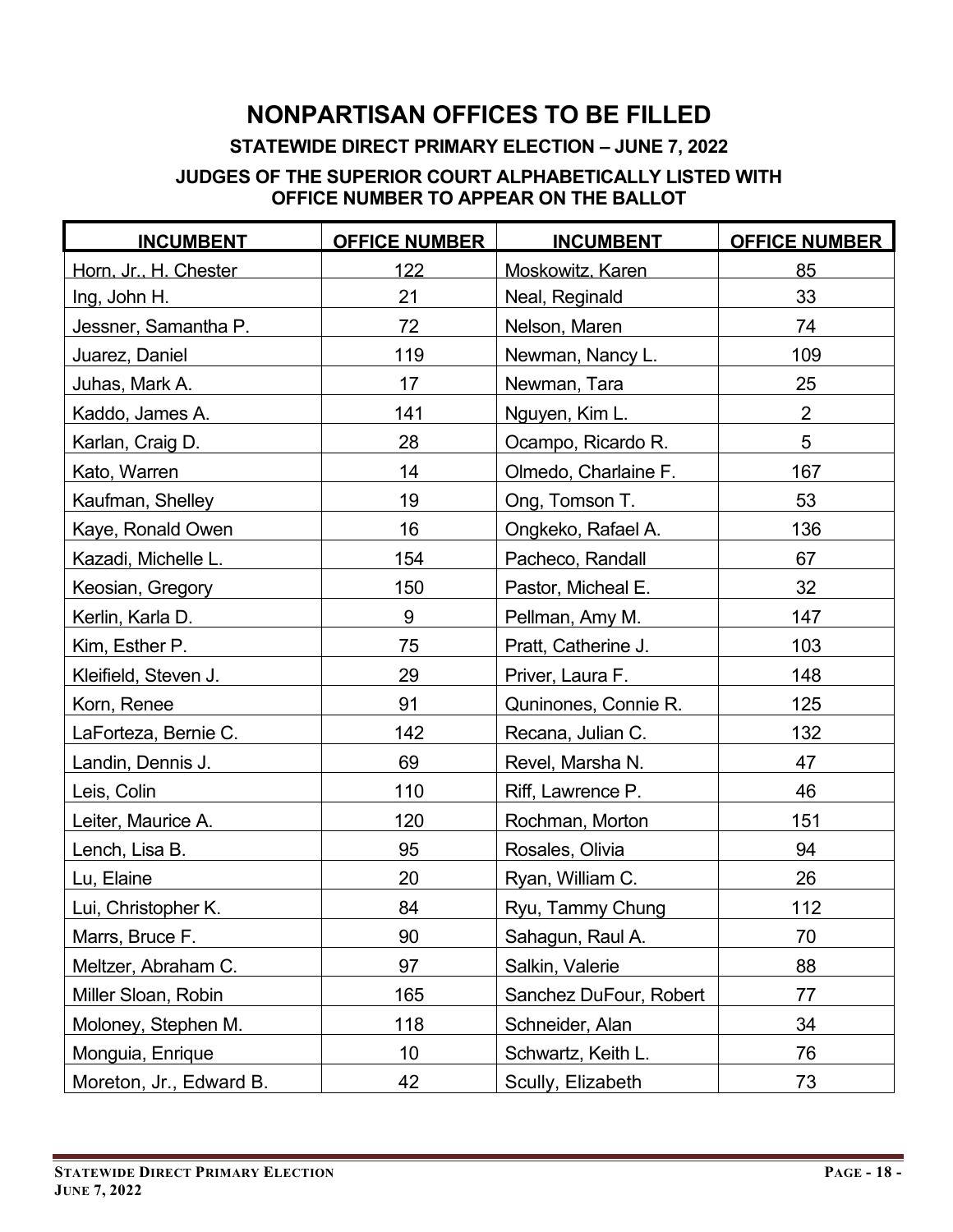# **NONPARTISAN OFFICES TO BE FILLED**

**STATEWIDE DIRECT PRIMARY ELECTION – JUNE 7, 2022**

**JUDGES OF THE SUPERIOR COURT ALPHABETICALLY LISTED WITH**

### **OFFICE NUMBER TO APPEAR ON THE BALLOT**

| <b>INCUMBENT</b>         | <b>OFFICE NUMBER</b> | <b>INCUMBENT</b>       | <b>OFFICE NUMBER</b> |
|--------------------------|----------------------|------------------------|----------------------|
| Seigle, Laura A.         | 57                   | Vera, Hernan D.        | 22                   |
| Sepe-Wiesenfeld, Lisa K. | 139                  | Vicencia, Michael P.   | 124                  |
| Ser, Susan               | 160                  | Villeza, Rob B.        | 12                   |
| Sinanian, Zaven V.       | 135                  | Warren, Jeanmarie K.   | 64                   |
| Small, Michael C.        | 81                   | Washington, Lisa R.    | 106                  |
| Smith, Spurgeon E.       | 79                   | Watkins, Shirley K.    | 117                  |
| Solorzano, Kathryn A.    | 4                    | Wayser, Joshua D.      | 144                  |
| Sotelo, David            | 133                  | Weller, John C.        | 149                  |
| Stennis, Kevin           | 59                   | Whitaker, Michael E.   | 113                  |
| Stern, Michael L.        | 51                   | White-Brown, Gloria    | 152                  |
| Stone, Natalie P.        | 56                   | Widdifield, Melissa N. | 82                   |
| Strobel, Mary H.         | 18                   | Wilcox, Wendy L.       | 15                   |
| Swift, David W.          | 24                   | Windham, Mark E.       | 54                   |
| Sztraicher, Gustavo N.   | 41                   | Yang, Bryant Y.        | 93                   |
| Takasugi, Jon R.         | 166                  | Young, Lowynn          | 86                   |
| Tamzarian, Armen         | 38                   | Young, Mark A.         | 13                   |
| Tanaka, Gary Y.          | 31                   | Yriarte, Geanene M.    | 61                   |
| Tapia, II, Sergio C.     | 58                   | Zeidler, Daniel Zeke   | 105                  |
| Taylor, Tricia           | 23                   |                        |                      |
| Terrell, Michael         | 83                   |                        |                      |
| Torrealba, Leonard       | 62                   |                        |                      |
| Townsend, Susan J.       | 155                  |                        |                      |
| Traber, Theresa M.       | 146                  |                        |                      |
| Trendacosta, Anthony A.  | 87                   |                        |                      |
| Tsao, Lee W.             | 138                  |                        |                      |
| Vanderet, Robert C.      | 27                   |                        |                      |
| Veals, Craig E.          | 39                   |                        |                      |
| Vega Jacobs, Lillian     | 163                  |                        |                      |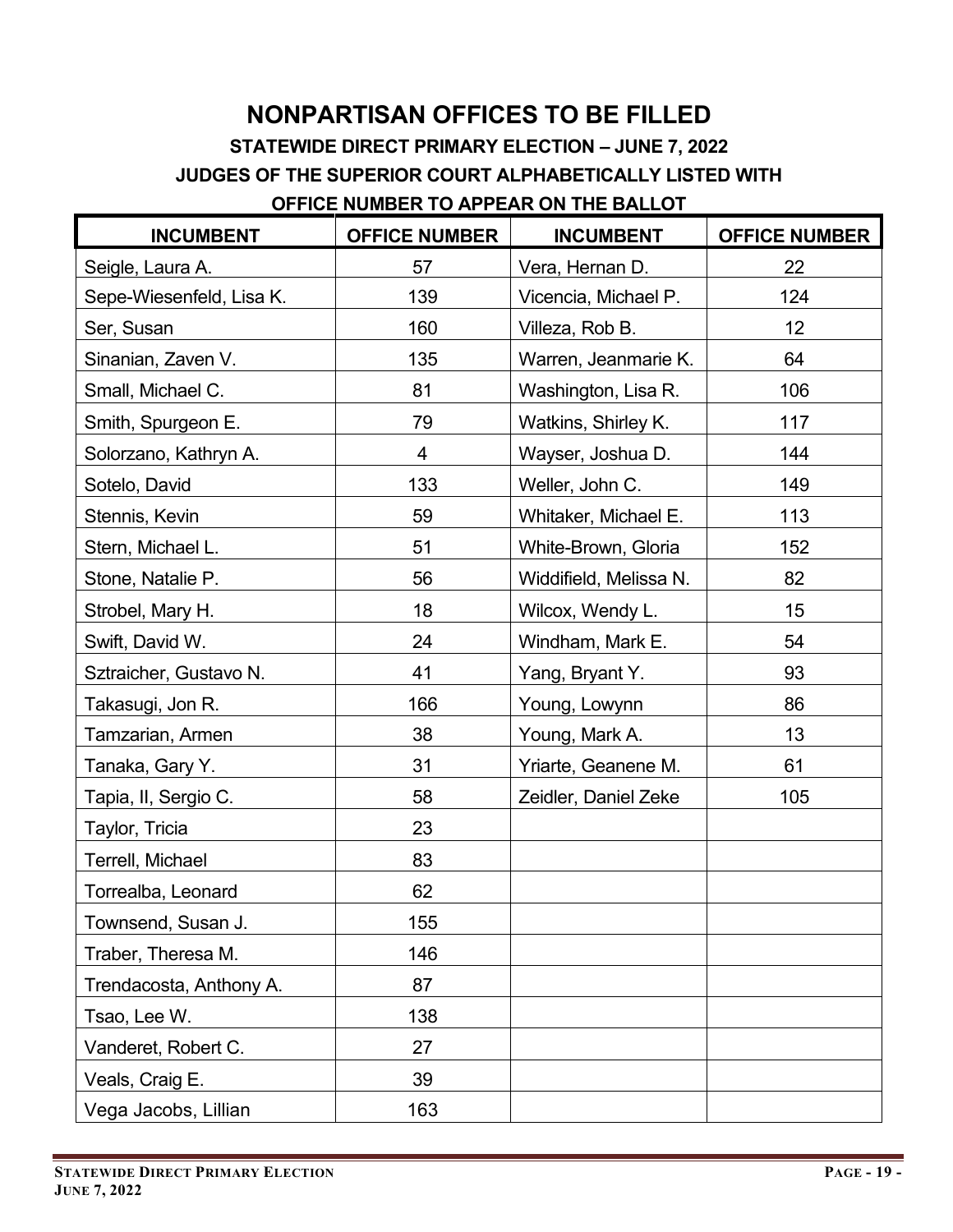#### **JUDGES OF THE SUPERIOR COURT LISTED BY OFFICE NUMBER TO APPEAR ON THE BALLOT**

| <b>OFFICE NUMBER</b> | <b>INCUMBENT</b>       | <b>OFFICE NUMBER</b> | <b>INCUMBENT</b>        |
|----------------------|------------------------|----------------------|-------------------------|
| $\mathbf{1}$         | Downing, Marguerite D. | 31                   | Tanaka, Gary Y.         |
| $\overline{2}$       | Nguyen, Kim L.         | 32                   | Pastor, Michael E.      |
| 3                    | Garnett, Sherilyn      | 33                   | Neal, Reginald          |
| $\overline{4}$       | Solorzano, Kathryn A.  | 34                   | Schneider, Alan         |
| 5                    | Ocampo, Ricardo R.     | 35                   | Chung, Lisa Mangay      |
| 6                    | Czuleger, J. Stephen   | 36                   | Filer, Kelvin D.        |
| $\tau$               | Bogdanoff, Lee R.      | 37                   | Christian, Deborah L.   |
| 8                    | Cowan, David J.        | 38                   | Tamzarian, Armen        |
| 9                    | Kerlin, Karla D.       | 39                   | Veals, Craig E.         |
| 10                   | Monguia, Enrique       | 40                   | Borenstein, Mark A.     |
| 11                   | Fidler, Larry Paul     | 41                   | Sztraicher, Gustavo N.  |
| 12                   | Villeza, Rob B.        | 42                   | Moreton, Jr., Edward B. |
| 13                   | Young, Mark A.         | 43                   | Garrett, Carla L.       |
| 14                   | Kato, Warren           | 44                   | Hall, Henry J.          |
| 15                   | Wilcox, Wendy L.       | 45                   | Goorvitch, Stephen I.   |
| 16                   | Kaye, Ronald Owen      | 46                   | Riff, Lawrence P.       |
| 17                   | Juhas, Mark A.         | 47                   | Revel, Marsha N.        |
| 18                   | Strobel, Mary H.       | 48                   | Bork, Terry A.          |
| 19                   | Kaufman, Shelley       | 49                   | Badhan, Rita L.         |
| 20                   | Lu, Elaine             | 50                   | Alarcon, Gregory W.     |
| 21                   | Ing, John H.           | 51                   | Stern, Michael L.       |
| 22                   | Vera, Hernan D.        | 52                   | Escobedo, Mildred       |
| 23                   | Taylor, Tricia         | 53                   | Ong, Tomson T.          |
| 24                   | Swift, David W.        | 54                   | Windham, Mark E.        |
| 25                   | Newman, Tara           | 55                   | Gullon, Christian R.    |
| 26                   | Ryan, William C.       | 56                   | Stone, Natalie P.       |
| 27                   | Vanderet, Robert C.    | 57                   | Seigle, Laura A.        |
| 28                   | Karlan, Craig D.       | 58                   | Tapia, II, Sergio C.    |
| 29                   | Kleifield, Steven J.   | 59                   | Stennis, Kevin          |
| 30                   | Colette, Alfred A.     | 60                   | Doyle, John P.          |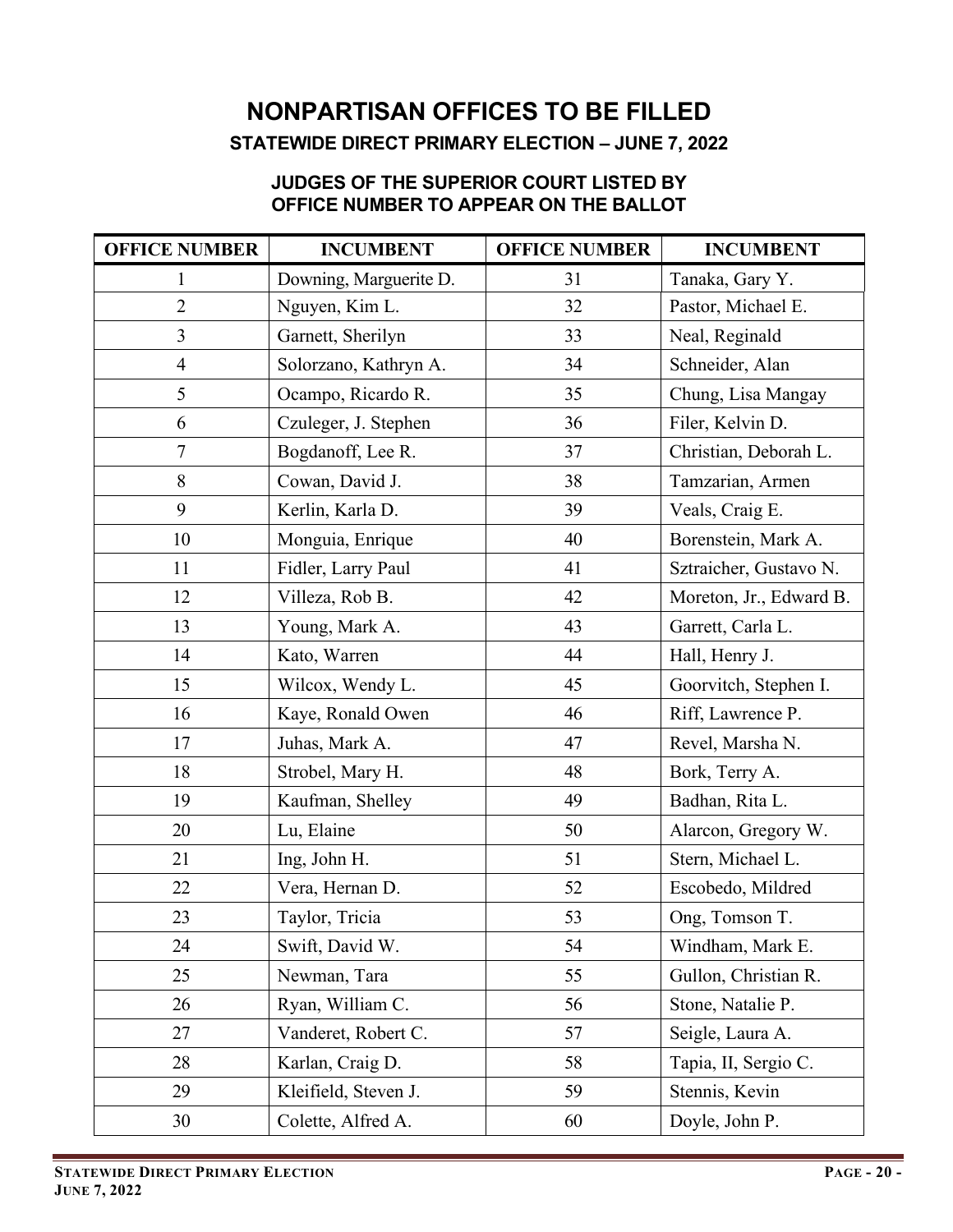## **JUDGES OF THE SUPERIOR COURT LISTED BY**

## **OFFICE NUMBER TO APPEAR ON THE BALLOT**

| <b>OFFICE NUMBER</b> | <b>INCUMBENT</b>             | <b>OFFICE NUMBER</b> | <b>INCUMBENT</b>        |
|----------------------|------------------------------|----------------------|-------------------------|
| 61                   | Yriarte, Geanene M.          | 91                   | Korn, Renee             |
| 62                   | Torrealba, Leonard           | 92                   | Dillon, Timothy Patrick |
| 63                   | Hernandez-Stern, Benjamin P. | 93                   | Yang, Bryant Y.         |
| 64                   | Warren, Jeanmarie K.         | 94                   | Rosales, Olivia         |
| 65                   | Cunningham, David S.         | 95                   | Lench, Lisa B.          |
| 66                   | Hammock, Randolph M.         | 96                   | Byrdsong, Rupert A.     |
| 67                   | Pacheco, Randall             | 97                   | Meltzer, Abraham C.     |
| 68                   | Ellis, Steven A.             | 98                   | Delgado, Rogelio        |
| 69                   | Landin, Dennis J.            | 99                   | Brougham, David C.      |
| 70                   | Sahagun, Raul A.             | 100                  | Chilton, Katherine      |
| 71                   | Buckley, Daniel J.           | 101                  | Blanco, Alicia Y.       |
| 72                   | Jessner, Samantha P.         | 102                  | Bird, Jr., George F.    |
| 73                   | Scully, Elizabeth            | 103                  | Pratt, Catherine J.     |
| 74                   | Nelson, Maren                | 104                  | Beaudet, Teresa A.      |
| 75                   | Kim, Esther P.               | 105                  | Zeidler, Daniel Zeke    |
| 76                   | Schwartz, Keith L.           | 106                  | Washington, Lisa R.     |
| 77                   | Sanchez DuFour, Robert       | 107                  | Borjon, Keith H.        |
| 78                   | Gomez, Gus                   | 108                  | Hogue, Amy D.           |
| 79                   | Smith, Spurgeon E.           | 109                  | Newman, Nancy L.        |
| 80                   | Cisneros, Ramiro P.          | 110                  | Leis, Colin             |
| 81                   | Small, Michael C.            | 111                  | Hanasono, Mark          |
| 82                   | Widdifield, Melissa N.       | 112                  | Ryu, Tammy Chung        |
| 83                   | Terrell, Michael             | 113                  | Whitaker, Michael E.    |
| 84                   | Lui, Christopher K.          | 114                  | Fusselman, Ian C.       |
| 85                   | Moskowitz, Karen             | 115                  | Chang, Adam Y.          |
| 86                   | Young, Lowynn                | 116                  | Gelfound, David B.      |
| 87                   | Trendacosta, Anthony A.      | 117                  | Watkins, Shirley K.     |
| 88                   | Salkin, Valerie              | 118                  | Moloney, Stephen M.     |
| 89                   | Clay, III, Charles Q.        | 119                  | Juarez, Daniel          |
| 90                   | Marrs, Bruce F.              | 120                  | Leiter, Maurice A.      |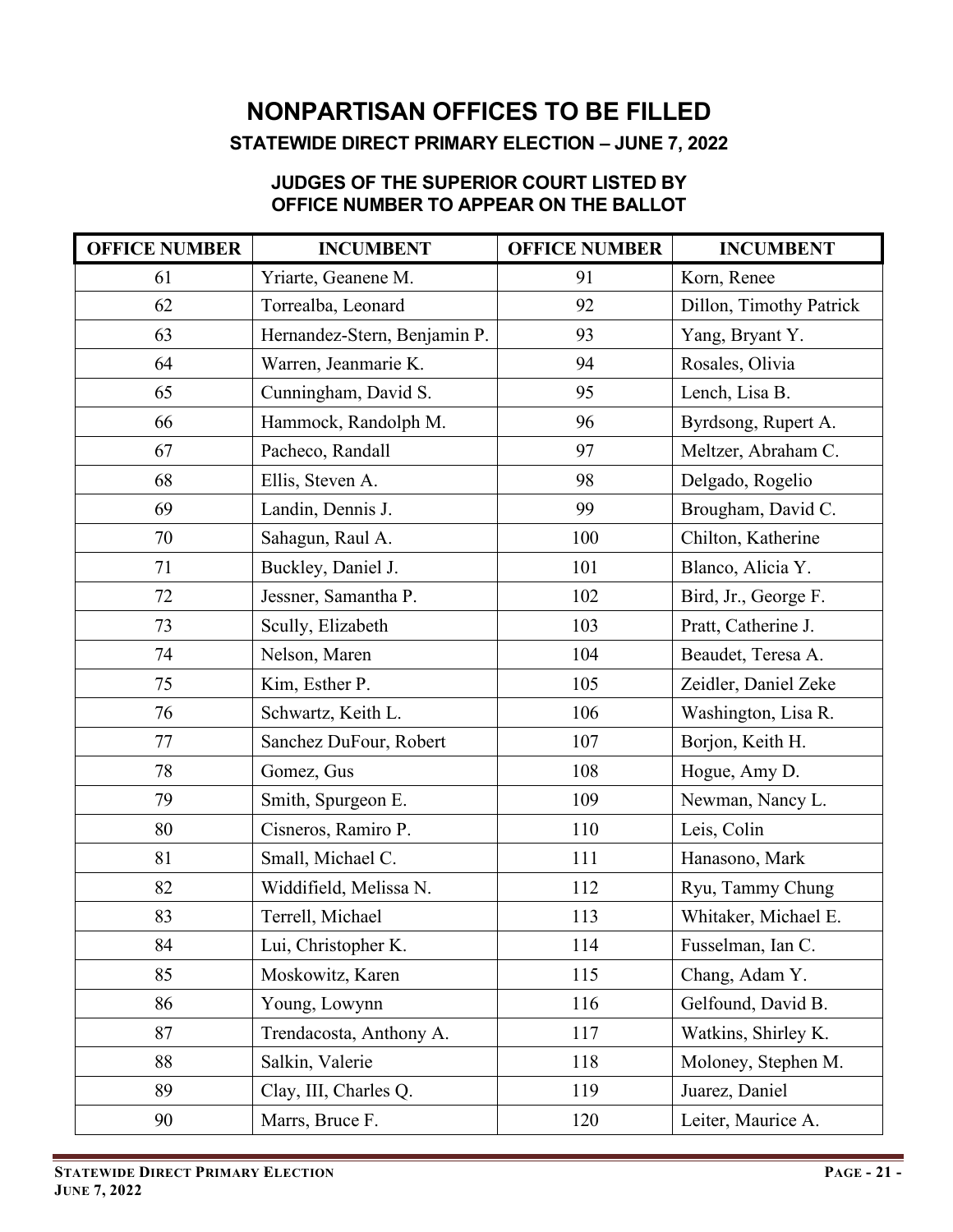### **JUDGES OF THE SUPERIOR COURT LISTED BY OFFICE NUMBER TO APPEAR ON THE BALLOT**

| <b>OFFICE NUMBER</b> | <b>INCUMBENT</b>         | <b>OFFICE NUMBER</b> | <b>INCUMBENT</b>     |
|----------------------|--------------------------|----------------------|----------------------|
| 121                  | Freixes, Graciela        | 148                  | Priver, Laura F.     |
| 122                  | Horn, Jr., H. Chester    | 149                  | Weller, John C.      |
| 124                  | Vicencia, Michael P.     | 150                  | Keosian, Gregory     |
| 125                  | Quinones, Connie R.      | 151                  | Rochman, Morton      |
| 126                  | Cole-Hall, Debra         | 152                  | White-Brown, Gloria  |
| 127                  | Cotton, Huey P.          | 153                  | Archuleta, Debra R.  |
| 128                  | Gutierrez, Hector E.     | 154                  | Kazadi, Michelle L.  |
| 129                  | Frank, Ronald F.         | 155                  | Townsend, Susan J.   |
| 130                  | Arian, Lee S.            | 156                  | Elswick, Carol W.    |
| 131                  | Berie, Elihu M.          | 157                  | Brazile, Kevin C.    |
| 132                  | Recana, Julian C.        | 158                  | Hahn, James K.       |
| 133                  | Sotelo, David            | 159                  | Bachner, Monica      |
| 134                  | DeCasas, Michelle E.     | 160                  | Ser, Susan           |
| 135                  | Sinanian, Zaven V.       | 161                  | Hofer, Ralph C.      |
| 136                  | Ongkeko, Rafael A.       | 162                  | Dabney, James R.     |
| 137                  | Beckloff, Mitchell L.    | 163                  | Vega Jacobs, Lillian |
| 138                  | Tsao, Lee W.             | 164                  | Dohi, Gregory A.     |
| 139                  | Sepe-Wiesenfeld, Lisa K. | 165                  | Miller Sloan, Robin  |
| 140                  | Groman, Donna Quigley    | 166                  | Takasugi, Jon R.     |
| 141                  | Kaddo, James A.          | 167                  | Olmedo, Charlaine F. |
| 142                  | LaForteza, Bernie C.     |                      |                      |
| 143                  | Burdge, Richard J.       |                      |                      |
| 144                  | Wayser, Joshua D.        |                      |                      |
| 145                  | Aceves, Efrain M.        |                      |                      |
| 146                  | Traber, Theresa M.       |                      |                      |
| 147                  | Pellman, Amy M.          |                      |                      |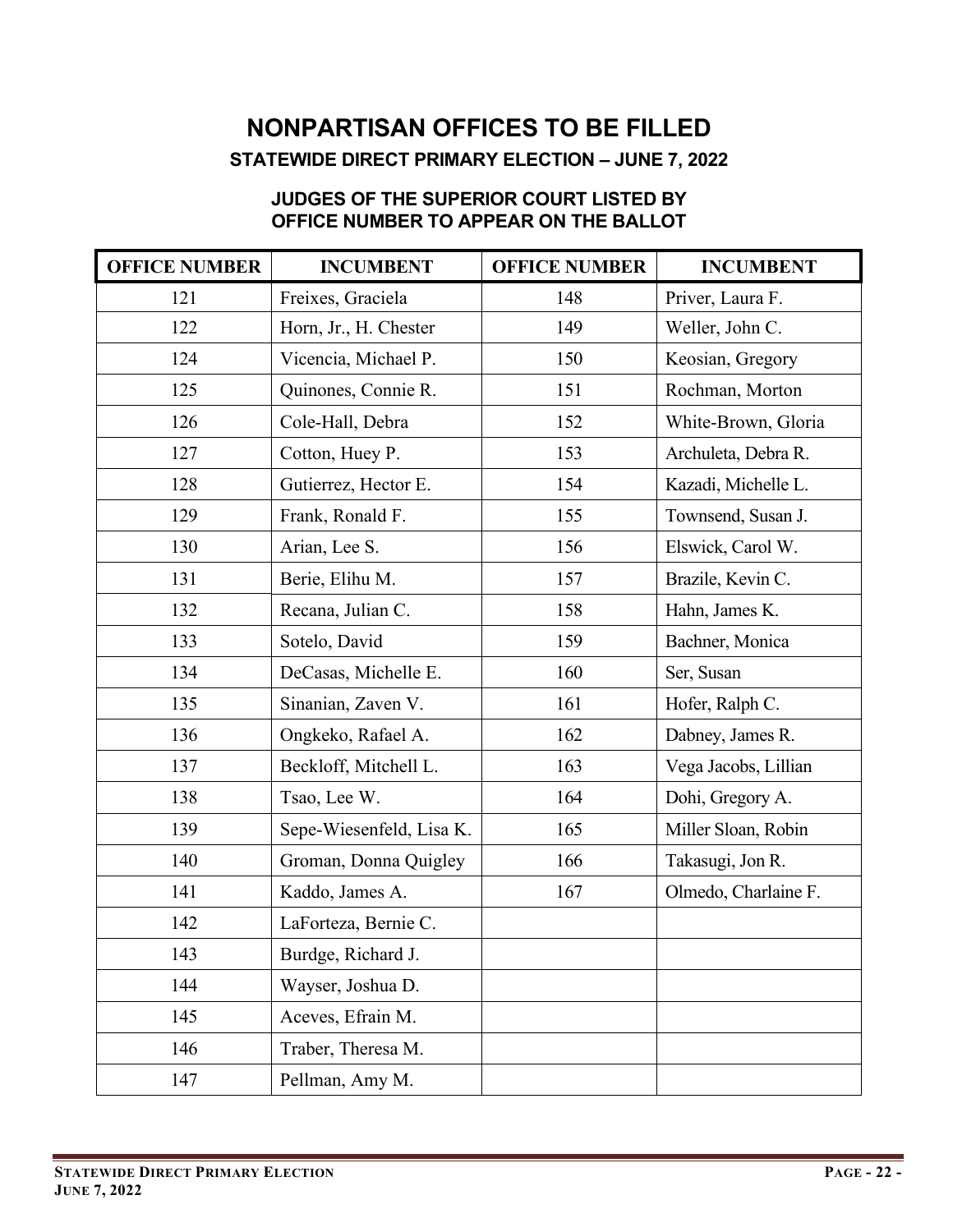### **STATEWIDE DIRECT PRIMARY ELECTION – JUNE 7, 2022**

| <b>QUALIFICATIONS AND</b><br><b>OFFICE INFORMATION</b>                                                 | <b>TERM OF OFFICE</b>                             | <b>NOMINATING</b><br><b>SIGNATURES</b><br>MIN.<br>MAX. | <b>FILING</b><br><b>SALARY</b><br><b>FEE</b> |
|--------------------------------------------------------------------------------------------------------|---------------------------------------------------|--------------------------------------------------------|----------------------------------------------|
| <b>ASSESSOR</b><br>registered voter of<br>the<br>A                                                     | 4 Years                                           | 20<br>40<br>(E.C. §<br>8062(a)(3)                      | \$238,432 \$2,384.32<br>(E.C. § 8104)        |
| jurisdiction<br>at<br>the<br>time<br>nomination<br>documents<br>are<br>issued.<br>(Govt. Code § 24001) | <b>TERM BEGINS</b><br>Noon on<br>December 5, 2022 |                                                        |                                              |
|                                                                                                        | (Art. IV § 13,<br><b>County Charter)</b>          |                                                        |                                              |

**PARTY AFFILIATION** – NONE REQUIRED

**(E. C. § 334)**

**PLACEMENT OF NAME ON BALLOT** – Secretary of State holds a public drawing to determine order of candidate names on ballot by randomly drawing each letter of the alphabet. Names are rotated on the ballot by Assembly District in Los Angeles County.

**(E. C. §§ 13111 and 13112)**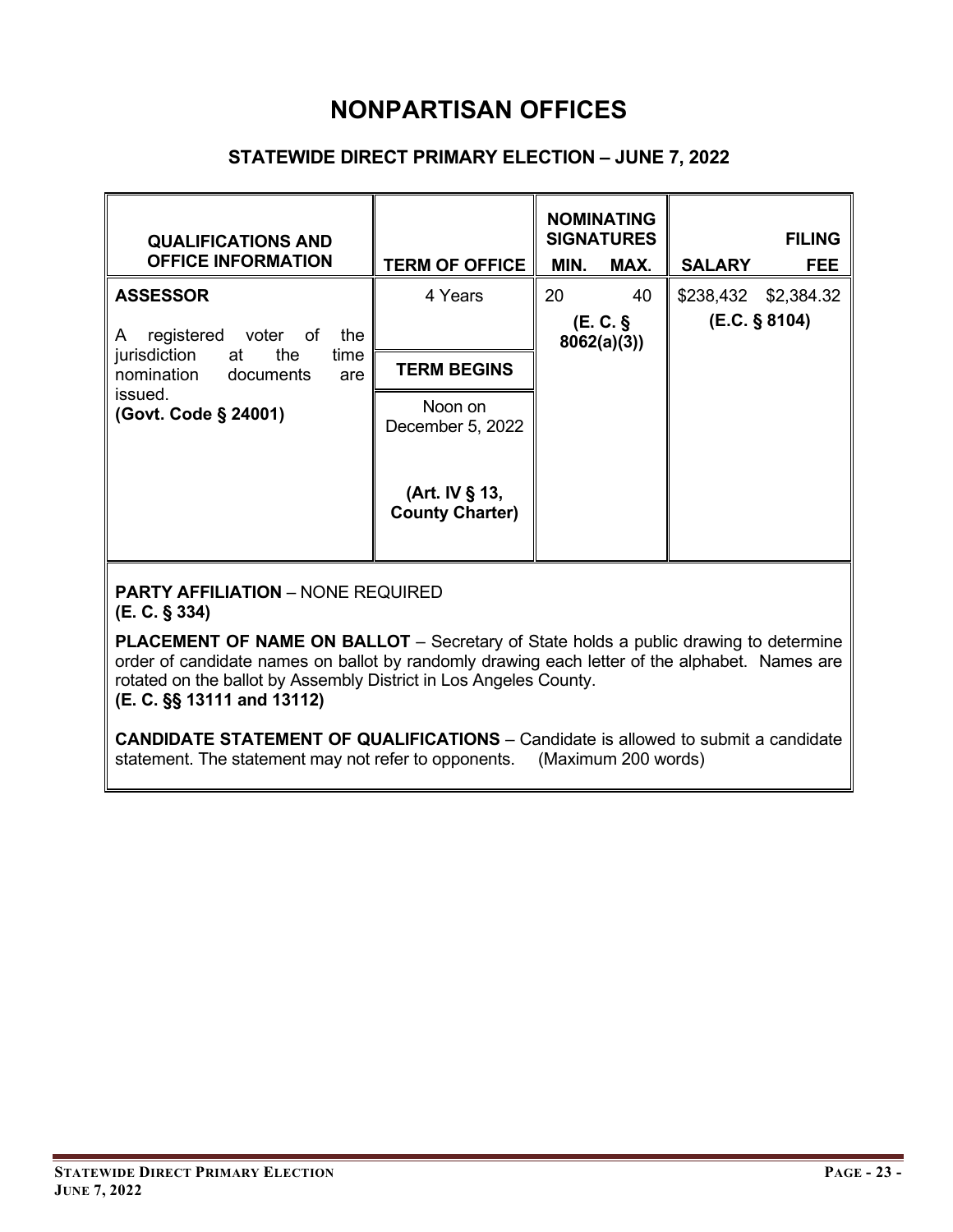#### **STATEWIDE DIRECT PRIMARY ELECTION – JUNE 7, 2022**

| <b>QUALIFICATIONS AND</b><br><b>OFFICE INFORMATION</b>                                                                                                                               | <b>TERM OF OFFICE</b>                             | MIN. | <b>NOMINATING</b><br><b>SIGNATURES</b><br>MAX. | <b>SALARY</b> | <b>FILING</b><br><b>FEE</b> |
|--------------------------------------------------------------------------------------------------------------------------------------------------------------------------------------|---------------------------------------------------|------|------------------------------------------------|---------------|-----------------------------|
| <b>COUNTY SUPERVISOR</b><br>$(1st$ and $3rd$ Districts)                                                                                                                              | 4 Years                                           | 20   | 40<br>(E.C. §<br>8062(a)(3)                    | \$225,074     | \$2,250.74<br>(E.C. § 8104) |
| registered voter of the<br>A<br>district for at least 30 days<br>file<br>prior to deadline to<br>nomination documents.<br>(Govt. Code § 25041; Art. II<br>§ 4, County Charter)       | <b>TERM BEGINS</b><br>Noon on<br>December 5, 2022 |      |                                                |               |                             |
| <b>TERM LIMITS</b> - May not have<br>been elected or served in<br>office<br>for<br>three<br>such<br>consecutive<br>terms<br>since<br>December 2002.<br>(Art. II § 4, County Charter) | (Art. II $\S$ 6,<br><b>County Charter)</b>        |      |                                                |               |                             |

**PARTY AFFILIATION** – NONE REQUIRED **(E.C. § 334)**

**PLACEMENT OF NAME ON BALLOT** – Secretary of State holds a public drawing to determine order of candidate names on ballot by randomly drawing each letter of the alphabet. No rotation. **(E.C. §§ 13111 and 13112)**

#### **BOARD MEMBERS ARE ELECTED BY SUPERVISORIAL DISTRICT**

Districts 2, 4, and 5 elected in 2024 and 2028.

Districts 1 and 3 elected in 2022 and 2026.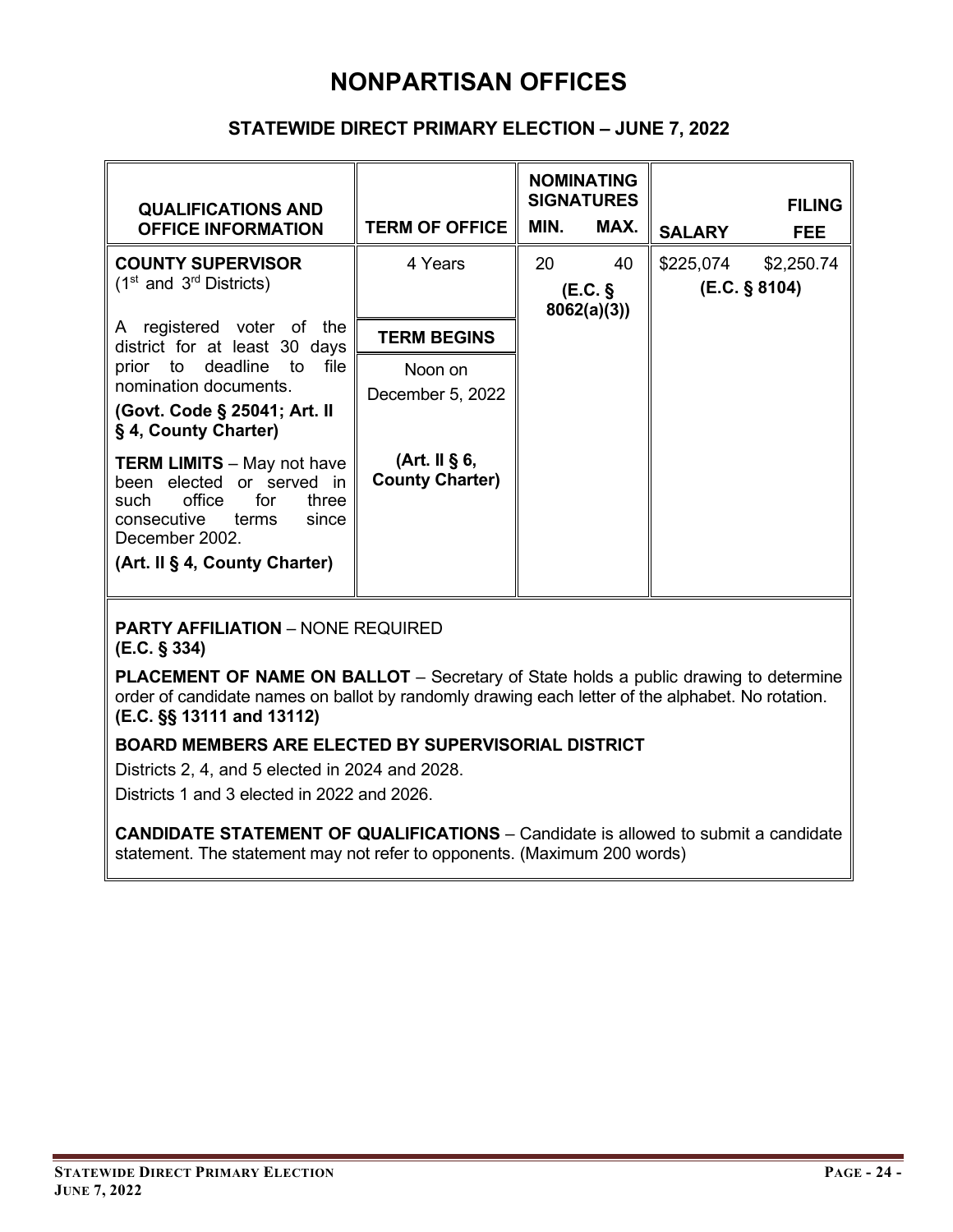#### **STATEWIDE DIRECT PRIMARY ELECTION – JUNE 7, 2022**

| <b>QUALIFICATIONS AND</b><br><b>OFFICE INFORMATION</b>                                                                                       | <b>TERM OF</b><br><b>OFFICE</b>          | <b>NOMINATING</b><br><b>SIGNATURES</b><br>MAX.<br>MIN. |    | <b>SALARY</b> | <b>FILING</b><br>FEE. |
|----------------------------------------------------------------------------------------------------------------------------------------------|------------------------------------------|--------------------------------------------------------|----|---------------|-----------------------|
| <b>SHERIFF</b>                                                                                                                               | 4 Years                                  | 20                                                     | 40 | \$354,940     | \$3,549.40            |
| registered<br>voter of<br>the<br>A<br>jurisdiction<br>at at<br>the<br>time<br>nomination<br>documents<br>are<br>issued. (Govt. Code § 24001) |                                          | (E.C. §<br>8062(a)(3)                                  |    | (E.C. § 8104) |                       |
|                                                                                                                                              | <b>TERM BEGINS</b>                       |                                                        |    |               |                       |
|                                                                                                                                              | Noon on<br>December 5, 2022              |                                                        |    |               |                       |
| Candidates must meet one of<br>the following criteria at the time<br>of filing nomination documents:                                         | (Art. IV § 13,<br><b>County Charter)</b> |                                                        |    |               |                       |
| (Govt. Code § 24004.3)                                                                                                                       |                                          |                                                        |    |               |                       |

- 1) An active or inactive advanced certificate issued by the Commission on Peace Officer Standards and Training.
- 2) One year of full-time, salaried law enforcement experience as specified, of which at least a portion shall have been accomplished within five years prior to the date of filing, and possesses a master's degree from an accredited college or university.
- 3) Two years of full-time, salaried law enforcement experience as specified, of which at least a portion shall have been accomplished within five years prior to the date of filing, and possesses a bachelor's degree from an accredited college or university.
- 4) Three years of full-time, salaried law enforcement experience as specified, of which at least a portion shall have been accomplished within five years prior to the date of filing, and possesses an associate in arts or associate in science degree or the equivalent from an accredited college.
- 5) Four years of full-time, salaried law enforcement experience as specified, of which at least a portion shall have been accomplished within five years prior to date of filing, and possesses a high school diploma or the equivalent.

**TERM LIMITS** – Not Applicable (Voters established term limits for Sheriff, beginning December 2002. On October 29, 2004 the Superior Court voided term limits for the sheriff.)

**DOCUMENTATION OF QUALIFICATIONS** – Candidates must provide documentation, including, but not necessarily limited to, certificates, declarations under penalty of perjury, diplomas, or official correspondence, sufficient to establish, in the determination of the elections official, that the person meets each qualification established for service in that office.

**(E. C. § 13.5)**

**PARTY AFFILIATION** – NONE REQUIRED **(E. C. § 334)**

**PLACEMENT OF NAME ON BALLOT** – Secretary of State holds a public drawing to determine order of candidate names on ballot by randomly drawing each letter of the alphabet. Names are rotated on the ballot by Assembly District in Los Angeles County.

**(E. C. §§ 13111 and 13112)**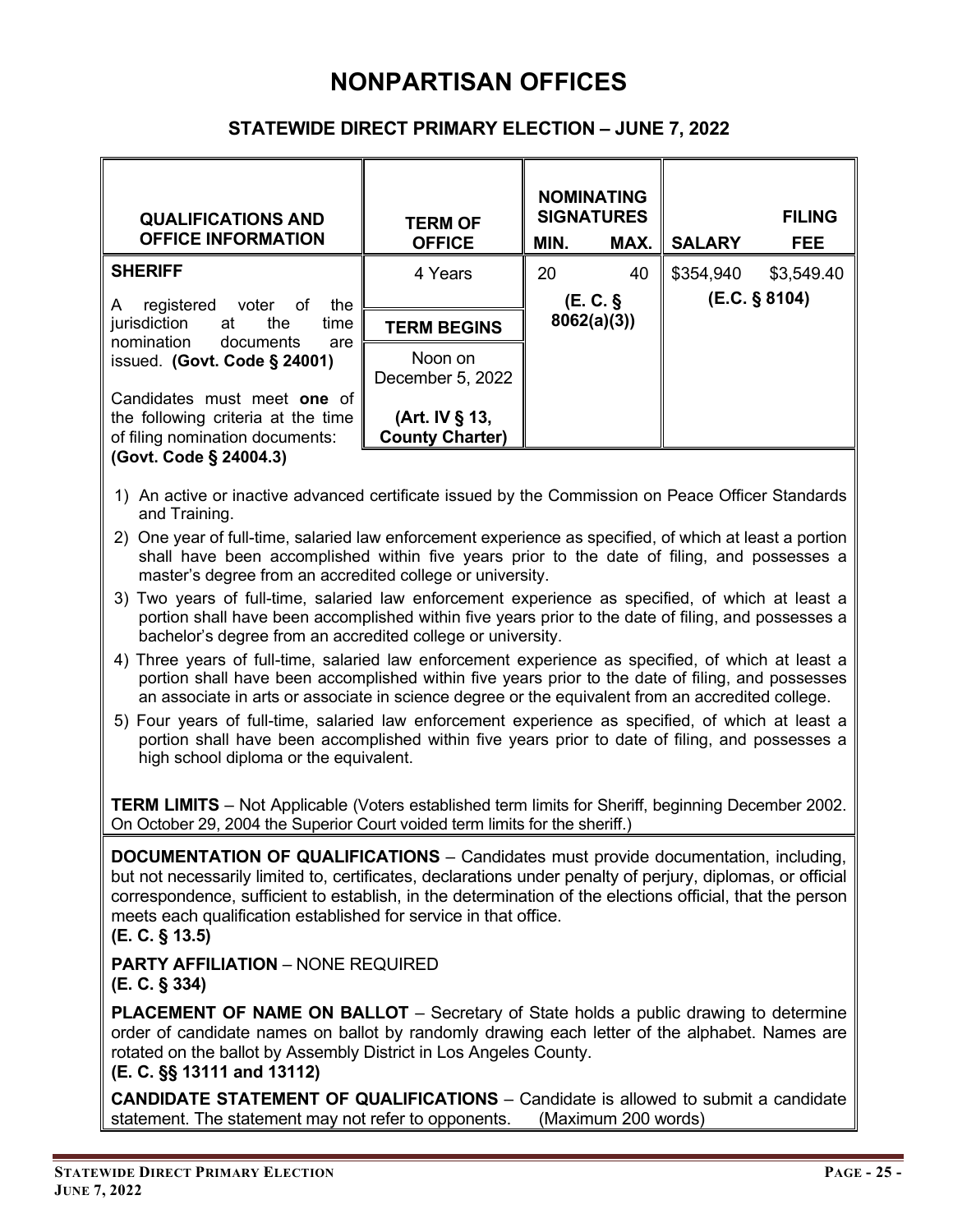#### **STATEWIDE DIRECT PRIMARY ELECTION – JUNE 7, 2022**

| <b>QUALIFICATIONS AND OFFICE</b><br><b>INFORMATION</b>                                                                                                                                                                                                                                     | <b>TERM OF OFFICE</b>      | MIN.                               | <b>NOMINATING</b><br><b>SIGNATURES</b><br>MAX. | <b>SALARY</b> | <b>FILING</b><br><b>FEE</b> |  |
|--------------------------------------------------------------------------------------------------------------------------------------------------------------------------------------------------------------------------------------------------------------------------------------------|----------------------------|------------------------------------|------------------------------------------------|---------------|-----------------------------|--|
| SUPERINTENDENT OF PUBLIC<br><b>INSTRUCTION</b>                                                                                                                                                                                                                                             | 4 Years                    | 65<br>100<br>(E.C. §<br>8062(a)(1) |                                                | \$189,841     | \$3,796.82                  |  |
| A registered voter and otherwise<br>qualified to vote for that office at<br>the time that nomination papers<br>are issued. (E. C. § 201)                                                                                                                                                   | <b>TERM BEGINS</b>         |                                    |                                                |               |                             |  |
|                                                                                                                                                                                                                                                                                            | January 2, 2023            |                                    |                                                |               |                             |  |
| Not have served two terms in the<br>office sought since November 6,<br>1990. (Art. IX § 2, Ca. Const)                                                                                                                                                                                      | (Art. IX § 2 Ca.<br>Const) |                                    |                                                |               |                             |  |
|                                                                                                                                                                                                                                                                                            |                            |                                    |                                                |               |                             |  |
| <b>PARTY AFFILIATION - NONE REQUIRED</b><br>$(E. C. \S 334)$                                                                                                                                                                                                                               |                            |                                    |                                                |               |                             |  |
| PLACEMENT OF NAME ON BALLOT - Secretary of State holds a public drawing to determine<br>order of candidate names on ballot by randomly drawing each letter of the alphabet. Names are<br>rotated on the ballot by Assembly District, commencing with the lowest numbered Assembly District |                            |                                    |                                                |               |                             |  |

in the Congressional District. **(E. C. §§ 13111 and 13112)**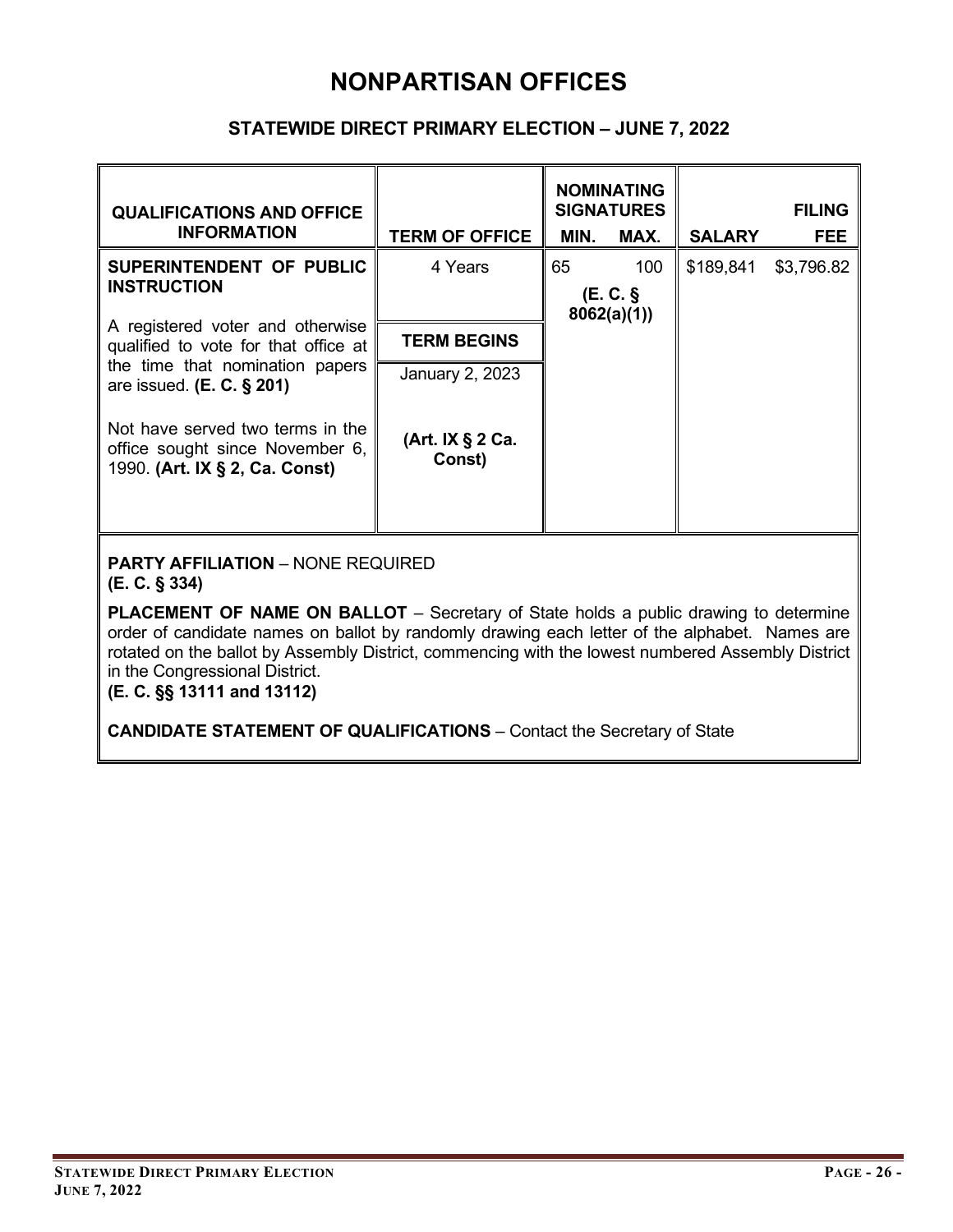#### **STATEWIDE DIRECT PRIMARY ELECTION – JUNE 7, 2022**

| <b>QUALIFICATIONS AND</b><br><b>OFFICE INFORMATION</b>                                                       | <b>TERM OF OFFICE</b>               | MIN.                 | <b>NOMINATING</b><br><b>SIGNATURES</b><br>MAX. | <b>SALARY</b> | <b>FILING</b><br><b>FEE</b> |  |  |
|--------------------------------------------------------------------------------------------------------------|-------------------------------------|----------------------|------------------------------------------------|---------------|-----------------------------|--|--|
| <b>JUDGE OF THE SUPERIOR</b>                                                                                 | 6 Years                             | 20                   | 40                                             | \$225,074     | \$2,250.74                  |  |  |
| <b>COURT</b>                                                                                                 |                                     | (EC.S)<br>8062(a)(3) |                                                |               | (E.C. § 8104)               |  |  |
| Must have been a member of<br>the State Bar or served as a                                                   | <b>TERM BEGINS</b>                  |                      |                                                |               |                             |  |  |
| judge of a court of record in the<br>State 10 years immediately<br>preceding selection to Superior<br>Court. | January 2, 2023                     |                      |                                                |               |                             |  |  |
| (Art. VI § 15, Ca. Const.)                                                                                   | (Art. II $\S$ 20 and                |                      |                                                |               |                             |  |  |
| Does not have to be a resident<br>of Los Angeles County.                                                     | Art. VI $\S$ 16 (c),<br>Ca. Const.) |                      |                                                |               |                             |  |  |
| <b>TERM LIMITS</b> – Not Applicable                                                                          |                                     |                      |                                                |               |                             |  |  |
|                                                                                                              |                                     |                      |                                                |               |                             |  |  |

**PARTY AFFILIATION** – NONE REQUIRED **(E.C. § 334)**

**PLACEMENT OF NAME ON BALLOT** – Secretary of State holds a public drawing to determine order of candidate names on ballot by randomly drawing each letter of the alphabet. Names are rotated on the ballot by Assembly District in Los Angeles County. **(E.C. §§ 13111 and 13112)**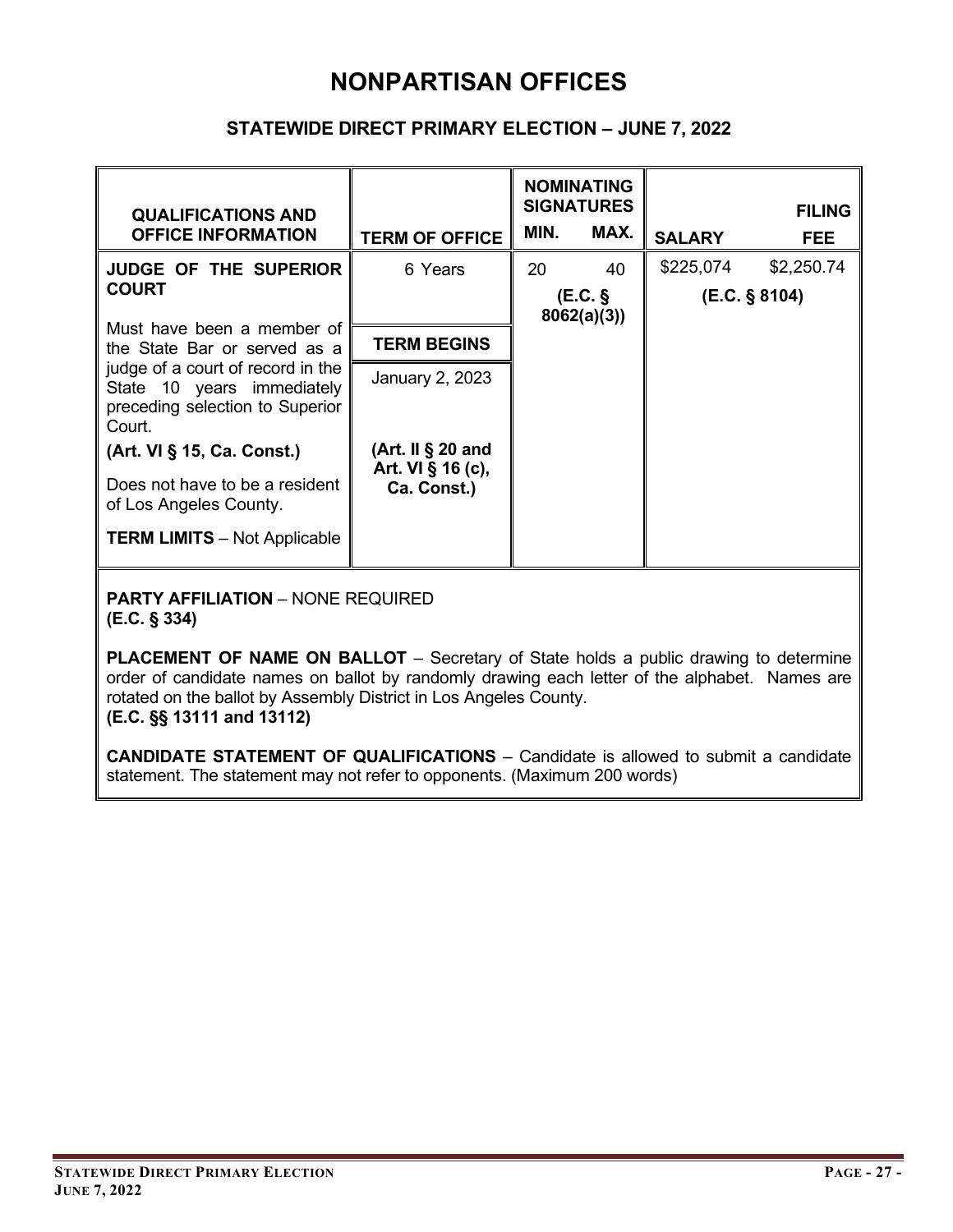#### **STATEWIDE DIRECT PRIMARY ELECTION – JUNE 7, 2022**

| <b>QUALIFICATIONS AND OFFICE INFORMATION</b>                                                                                                                                                                                                                                                                                                    |                                                                                                                    |  |  |  |
|-------------------------------------------------------------------------------------------------------------------------------------------------------------------------------------------------------------------------------------------------------------------------------------------------------------------------------------------------|--------------------------------------------------------------------------------------------------------------------|--|--|--|
| <b>TERM OF OFFICE: 4 Years</b>                                                                                                                                                                                                                                                                                                                  | <b>TERM BEGINS</b>                                                                                                 |  |  |  |
| <b>GOVERNING</b><br>AND I<br><b>SCHOOL</b><br><b>BOARD</b><br><b>MEMBER</b><br><b>COMMUNITY COLLEGE DISTRICTS</b><br>registered<br>Each<br>shall<br>be<br>board member<br>a<br>voter of the district or trustee area, if applicable, at the time<br>nomination documents are issued.<br>(Ed. Code §§ 5030, 35107, 72022, 72103 and E. C. § 201) | Friday at noon, December 9, 2022<br>(Ed. Code §§ 5017, 5030, 35107, 72022)<br>and 72103 and E.C. §§ 201 and 10505) |  |  |  |

#### **PARTY AFFILIATION – NO PARTY AFFILIATION REQUIRED.**

**FILING FEE, NOMINATING PETITIONS AND SALARY** – Although neither a filing fee nor nominating petitions are required, a declaration of candidacy must be filed. Salaries vary. **(E. C. §§ 10510 and 10603) NOTE:** Arcadia Unified School District requires nominating petitions. Please see page 28.

**PLACEMENT OF NAME ON BALLOT** – Secretary of State holds a public drawing to determine order of candidate names on ballot by randomly drawing each letter of the alphabet. Names are not rotated on the ballot. **(E. C. §§ 13111 and 13112)**

**VOTES REQUIRED TO ELECT CANDIDATES (PLURALITY)** – When more than one office is to be filled, those candidates, including qualified write-in candidates, who receive the highest number of votes equal to the number of offices to be filled are elected. **(E. C. § 10551)**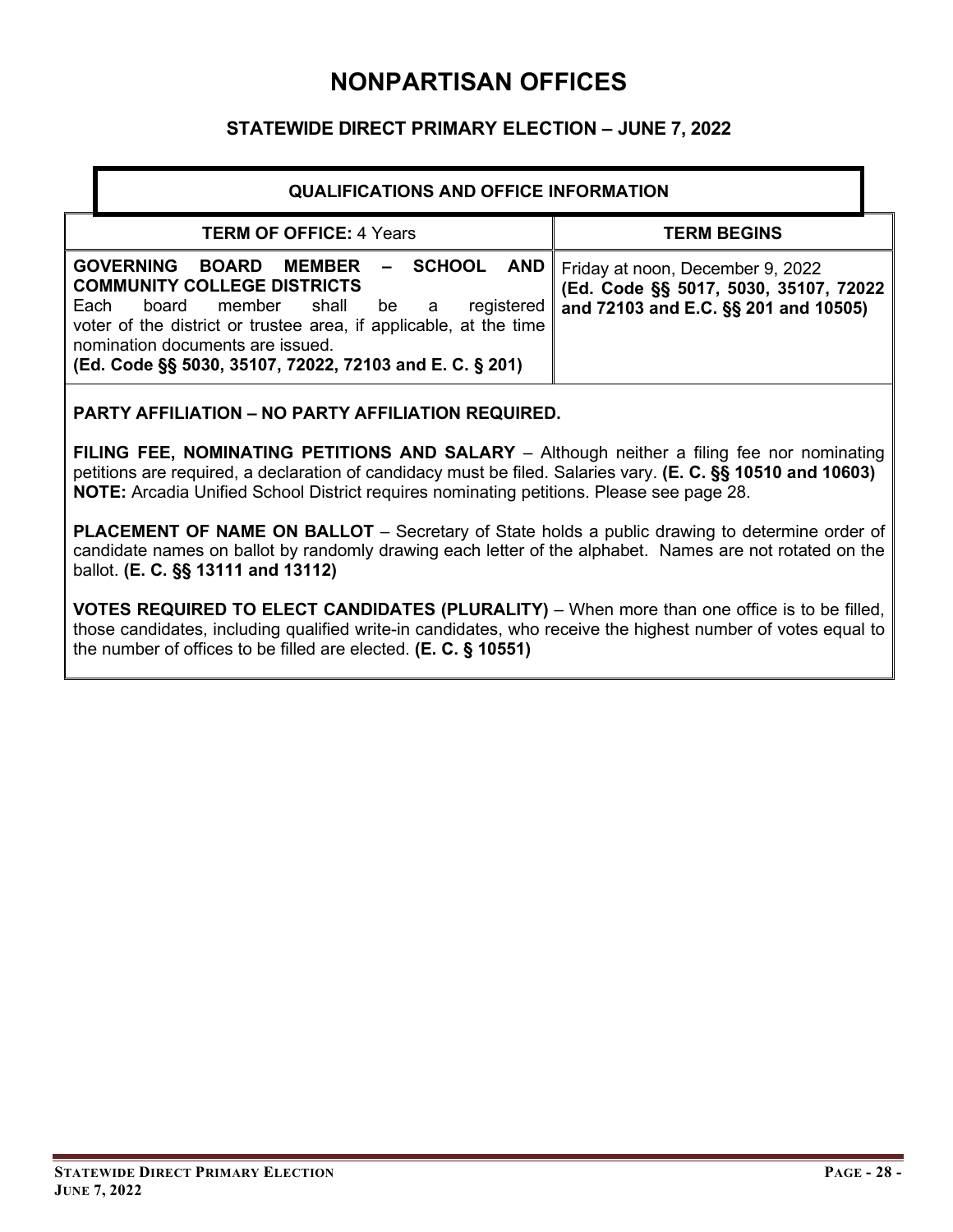## **QUALIFICATIONS AND OFFICE INFORMATION**

### **ARCADIA UNIFIED SCHOOL DISTRICT**

| <b>QUALIFICATIONS</b>                                                                                                                                                                                                                                   | <b>OFFICES TO BE FILLED</b>                | <b>NOMINATING</b><br><b>SIGNATURES</b><br>MAX.<br>MIN. | <b>SALARY</b> |  |  |
|---------------------------------------------------------------------------------------------------------------------------------------------------------------------------------------------------------------------------------------------------------|--------------------------------------------|--------------------------------------------------------|---------------|--|--|
| A registered voter<br>of the District                                                                                                                                                                                                                   | <b>BOARD OF</b><br><b>EDUCATION MEMBER</b> | 20<br>30<br>(E. C. § 10220)                            | Varies        |  |  |
|                                                                                                                                                                                                                                                         | Two                                        |                                                        |               |  |  |
| (Arcadia City Charter                                                                                                                                                                                                                                   | <b>INCUMBENTS:</b>                         |                                                        |               |  |  |
| Art. XIV §1400)                                                                                                                                                                                                                                         | Fenton F. Eng<br>Leigh S. Chavez           |                                                        |               |  |  |
|                                                                                                                                                                                                                                                         |                                            |                                                        |               |  |  |
|                                                                                                                                                                                                                                                         |                                            |                                                        |               |  |  |
|                                                                                                                                                                                                                                                         |                                            |                                                        |               |  |  |
| <b>TERM BEGINS:</b> Please see Arcadia City Charter Art. XIV §§ 1401 and<br><b>OFFICE TERM: Four Years</b><br>1403                                                                                                                                      |                                            |                                                        |               |  |  |
| <b>PARTY AFFILIATION - NO PARTY AFFILIATION REQUIRED</b><br>$(E. C. \S 334)$                                                                                                                                                                            |                                            |                                                        |               |  |  |
| <b>FILING FEE - NONE REQUIRED</b>                                                                                                                                                                                                                       |                                            |                                                        |               |  |  |
| <b>PLACEMENT OF NAME ON BALLOT – The Secretary of State holds a public drawing to determine</b><br>order of candidate names on ballot by randomly drawing each letter of the alphabet. No rotation of<br>names on ballot.<br>(E. C. §§ 13112 and 13113) |                                            |                                                        |               |  |  |
| Votes Required to Elect Candidates - Highest Number of Votes Cast                                                                                                                                                                                       |                                            |                                                        |               |  |  |